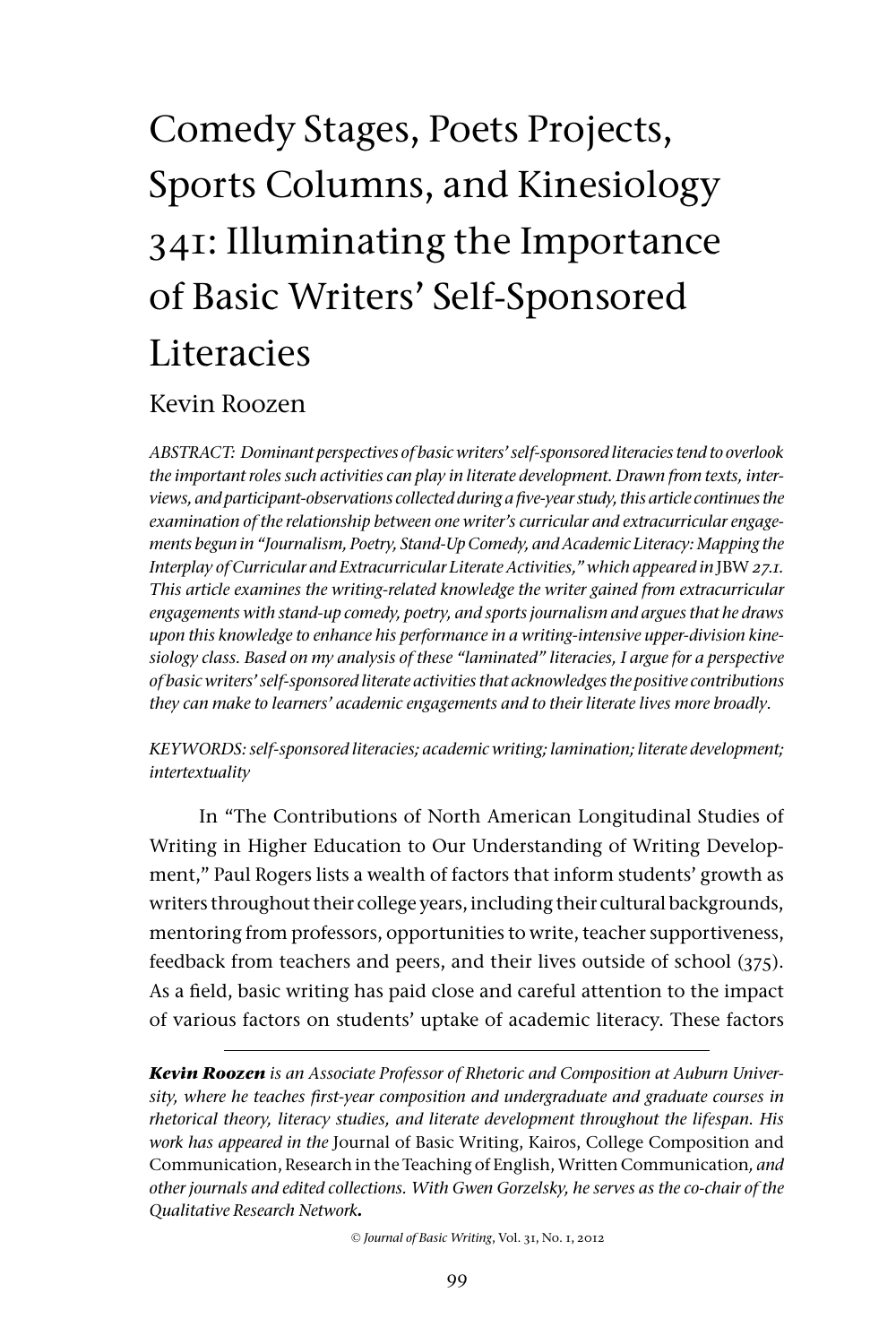include their cultural backgrounds (Lu, "From Silence to Words"; Gilyard; Smitherman), chances to write in and across a variety of genres and audiences (Adler-Kassner; Arca; Gabor; Pine), supportive instructors and instruction (Hull and Rose; Rose, *Lives on the Boundary*; Shaughnessy, "Diving In," *Errors and Expectations*), and employment and family obligations outside of the university (Sternglass). Rogers's list also includes students' pre-existing writing abilities (375), but this factor has received significantly less attention in the basic writing literature. While a handful of studies do offer glimpses of basic writers' literate lives outside of school (Courage; Hull, Rose, Frazer, and Castellano; Mutnick; Sternglass), that body of work has tended to understand self-sponsored (Gere 80) and school-sponsored literacies as separate streams of literate activity. By not fully attending to basic writers' self-sponsored literacies and their potential contributions to the students' academic writing, we reduce the scope of their literate lives and identities as literate persons to only what we see in their work for college courses. As a result, our judgments about their literate abilities come to be based solely on their academic performances. By overlooking self-sponsored literacies, we also subtly but powerfully signal that such writing is not "real writing" and that such reading is not "real reading."

My initial contribution to the examination of basic writers' experiences with writing outside of school, published in the spring 2008 issue of *JBW*, drew from a longitudinal case study of Charles Scott, Jr., an African-American basic writer enrolled at the University of Illinois at Urbana-Champaign.<sup>1</sup> In an effort to situate Charles's writing for his university courses within the larger literate landscape he inhabited, that study examined his school- and selfsponsored literate activities and also reached back to his literate engagements prior to attending the university. Using sample texts, interview excerpts, and notes from participant observation of Charles's writing activities, the analysis I offered in "Journalism, Poetry, Stand-Up Comedy, and Academic Literacy: Mapping the Interplay of Curricular and Extracurricular Literate Activities" illuminated not only his extensive participation with stand-up comedy, poetry, and extracurricular journalism, but also the creative and purposeful ways he drew upon those engagements to enhance his performance in two introductory courses he took during his first semester of college: Rhetoric 101 and Speech Communication 101. To accomplish the analytical writing tasks for Rhetoric 101 (a credit-bearing basic writing course), Charles drew upon practices developed from his earlier experiences with researching and writing news stories for *New Expression*, a news magazine run by Chicago area teens. Likewise, to succeed in Speech 101, Charles redeployed practices

#### Illuminating the Importance of Basic Writers' Self-Sponsored Literacies

he had developed while performing stand-up comedy routines and giving public readings of his poetry. The dense "nexus of practice" (Scollon 16) linking school and non-school activities that emerged from that analysis prompted me to argue that "understanding Charles's development as an academic speaker or writer means taking into account his experiences with non-school journalism, poetry, and stand-up comedy as well as Rhetoric 101 and Speech 101 and how such engagements motivate, facilitate, and invigorate one another" (27).

In this article, I extend the analysis of the relationship between Charles's school- and self-sponsored literacies in three key directions. First, rather than focusing on Charles's experiences in introductory courses, this analysis attends to his performance in a writing-intensive upper-division class in kinesiology. Second, whereas my previous analysis emphasized Charles's writing and speaking, the present one also addresses his abilities to engage with texts as a reader. Third, rather than examining the ways that his multiple literate engagements are linked via the repurposing of practice, the analysis offered here explores how Charles redeploys the discourses animating his sports journalism, comedy routines, and poetry into the critiques he's asked to produce for the kinesiology class. I argue that Charles's success in Kinesiology 341 is due in large part to the crucial connections he forged between the reading and writing for that course and his far-flung network of self-sponsored literate engagements, including his stand-up comedy routines, poetry, and sports journalism stories. Further, I use Charles's successes in drawing upon these self-sponsored literacies to argue for a more nuanced and productive perspective of basic writers' selfsponsored writing. In addition to providing a look at a so-called basic writer navigating the literate demands of an upper-division undergraduate course, this article contributes to basic writing scholarship in a number of ways. By devoting sustained attention to one student's multiple non-school writings, particularly genres such as stand-up comedy and journalism that have not been addressed by previous scholarship, this article extends accounts of basic writers' self-sponsored literacies. In addition, it theorizes and empirically maps the dialogic connections between academic and self-sponsored literacies rather than viewing them as discrete activities. In doing so, it contributes to the development of theoretical and methodological approaches that not only make visible the expansive intertextual and interdiscursive pathways connecting students' multiple literate engagements, but it also views the development of academic writing and reading abilities in relation to, rather than as separate from, other literacies.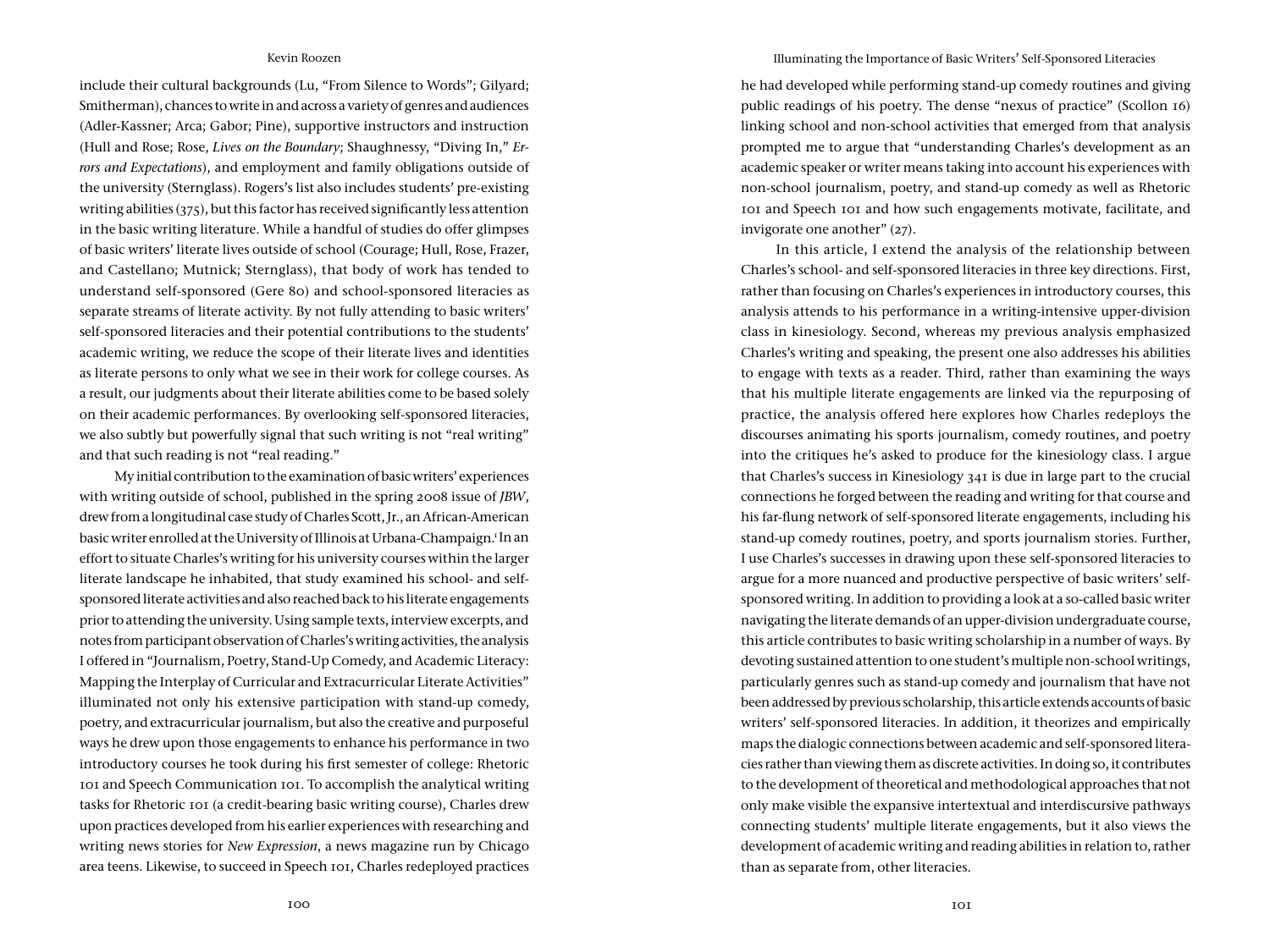# **LEARNING TO VALUE BASIC WRITERS' MULTIPLE LITERACIES**

As Bruce Horner notes in "Relocating Basic Writing," BW scholarship has long recognized the wealth of "additional" resources and experiences that basic writers bring to the university from their families and communities (56). By far, the majority of that research has focused on the rich diversity of languages and language varieties, particularly national languages and varieties of English, that basic writers have at their disposal (Canagarajah; Gilyard; Horner, Lu, Royster, and Trimbur; Lu, "From Silence to Words"; McCrary; Lu and Horner, "Translingual Literacy"; Smitherman). Informed by such a perspective, the field has come to recognize that even those basic writers who speak only English "are nonetheless multilingual in the varieties of English they use and in their ability to adapt English to their needs and desires" (Horner, Lu, Royster, and Trimbur 311). In addition to helping us recognize the rich variety of languages and language varieties our students possess, that scholarship has also helped us to view linguistic diversity as a resource upon which basic writers can and do draw, rather than as a hurdle they need to overcome, as they navigate the demands of their coursework. In short, our understanding of basic writers' multiple languages and language varieties as resources for meeting academic demands is informed by what Horner describes as a "traffic model of linguistic heterogeneity" ("Relocating Basic Writing" 59). In such a model, persons are continually meshing together the multiple linguistic resources they carry from their multiple engagements. The discourse at play for any given activity is informed by the linguistic forms found at that location as well as those brought from other locales. In other words, persons do not set one language variety aside for another as they move from setting to setting, but rather they continually blend their various language varieties together as they move across contexts.

In contrast to the wealth of scholarship that has examined basic writers' linguistic resources, research on their multifaceted engagements with literacy as a resource for their academic pursuits has been slower to emerge. What we know of basic writers' self-sponsored literacies arises from a handful of studies that have glimpsed students' literate lives beyond the classroom. In "The Interaction of Public and Private Literacies," Richard Courage briefly describes the letters, notes, forms, and shopping lists written by Ethel, an adult community college student enrolled in a basic writing class. In "Remediation as a Social Construct: Perspectives from an Analysis of Classroom Discourse," Glynda Hull, Mike Rose, Kay Fraser, and Marisa Castellano mention the short stories and the romance novel written by Maria, a basic

Illuminating the Importance of Basic Writers' Self-Sponsored Literacies

writer in an undergraduate composition class. In *Writing in an Alien World*, Deborah Mutnick offers a more detailed portrait of two science fiction novels written by Joe Baxter, a basic writer participating in her research. Although not focused exclusively on basic writers, Marilyn Sternglass's *Time to Know Them* describes the poetry, short stories, and novels written by Jacob, one of the participants in her longitudinal study of CUNY (City University of New York) students.

Not only has scholarship addressing basic writers' additional literacies been slower to emerge, but the relationship between those literate activities and students' academic writing remains grounded in what Horner describes as an "archipelago model" (57). Like the "traffic" model, the "archipelago" model acknowledges and accounts for the rich variety of resources persons have in their repertoires; however, rather than depicting those resources as being carried from one site to another and blended together, the archipelago model assigns each resource to an appropriate sphere of use and depicts those spheres as discrete, autonomous islands. Rather than meshing together language practices from different spheres, persons are depicted as trading in one set of practices for another as they move out of one locale and into another. In keeping with this archipelago model, studies of basic writers have recognized the kinds of writing they do outside of school, but at the same time they have tended to overlook the possibility that such literacies might flow into and influence students' academic writing. Describing the relationship between Ethel's engagements with out-of-school writing—for example, letters, notes, shopping lists, and so on—and the writing she encounters in her classes, Courage comments that her "private literacy had few points of congruence with the public literacy of the schools" (488). Likewise, Hull, Rose, Fraser, and Castellano observe that Maria's teacher applauds her for having written a novel, but at the same time they note that "she devalues Maria's extra-institutional literacy activity and negates the possibility that she could learn things about literacy from it" (315). The teachers in Mutnick's study admire Joe Baxter's investment in his novels, and his talent prompts them to wonder why he was placed in basic writing, but they still regard his self-sponsored writing as separate from the essays he writes for his BW class. In much the same manner, Sternglass repeatedly celebrates Jacob's passionate commitment to his poetry, short stories, and novels and states how privileged she felt to talk with him about his creative writing, and yet her account depicts Jacob's self-sponsored literacies as running along a parallel path with his academic literacies, as discrete, autonomous writing activities.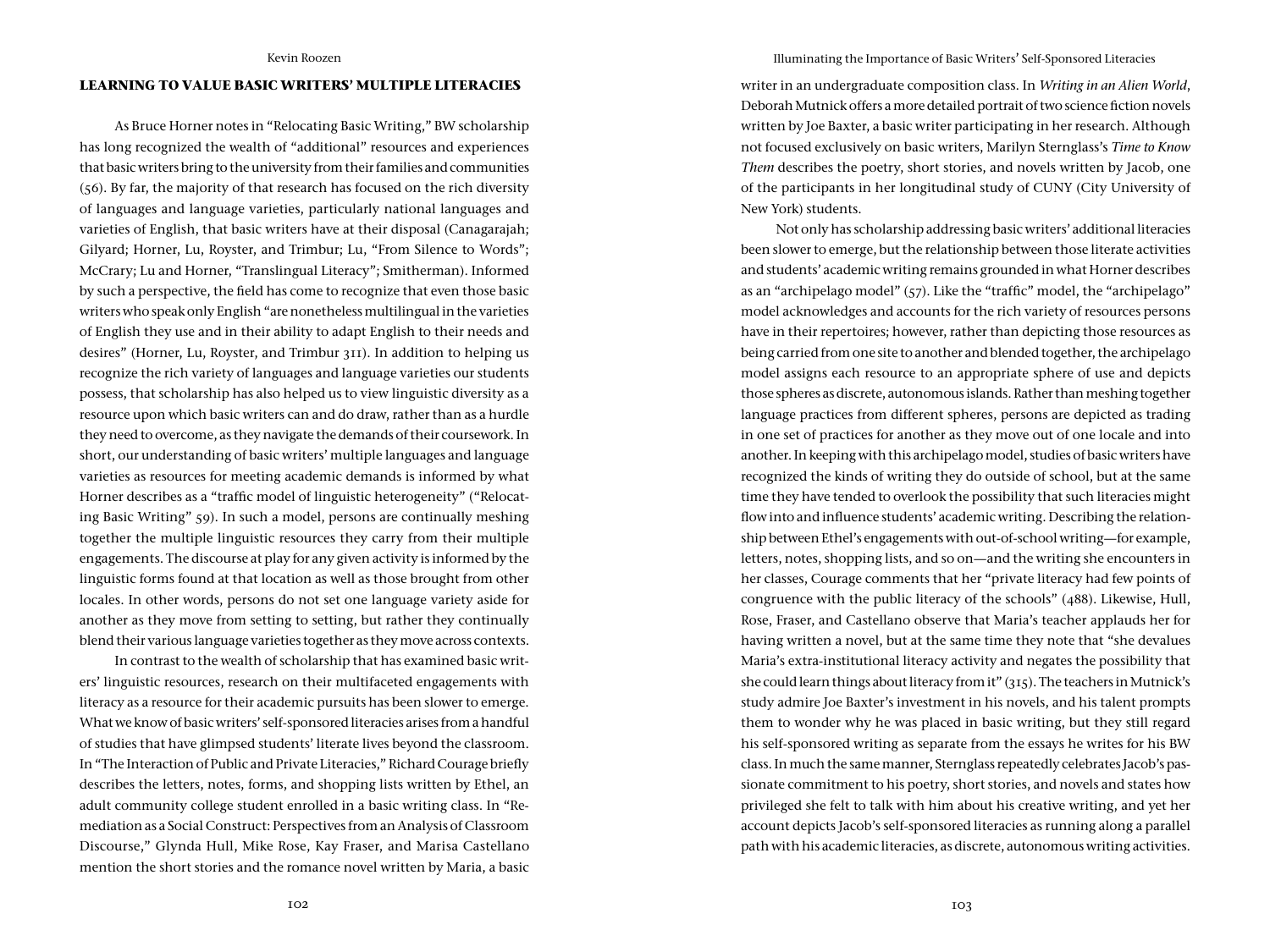# **WRITING AND READING AS LAMINATED LITERATE ACTIVITY**

In my earlier analysis of the relationship between Charles's school and non-school writing, I employed a theoretical framework informed by Vygotskian activity theory and Mediated Discourse Theory. This framework understood social action as being mediated by what Ron Scollon refers to as a "nexus of practice" (16), a network woven from some practices that are local and unique to a particular social setting and others that have been spun-off from other sites of engagement. Understood from this perspective, social action is both situated in a particular setting and across a far-flung network of practice that stretches into other activities. This perspective highlighted the textual practices linking Charles's activities for two introductory courses with his stand-up comedy, poetry, and extracurricular journalism. To accomplish the analytical writing tasks for his Rhetoric 101 class, Charles drew upon practices developed from his earlier experiences with researching and writing news stories. Likewise, to succeed at the speeches required for his Speech 101 course, Charles redeployed practices developed while performing stand-up comedy routines and giving readings of his poetry.

That analysis of the connections between Charles's school and nonschool writings suggested that his multiple literate engagements might be linked in ways that a focus on nexus of practice could obscure. In "Chronotopic Lamination: Tracing the Contours of Literate Activity," Paul Prior and Jody Shipka forward the notion of "chronotopic lamination" as a means of accounting for not only networks of practices but also "the dispersed, fluid chains of places, times, people, and artifacts that come to be tied together in trajectories of literate action along with the ways multiple activity footings are held and managed" (181). Their notion of "chronotopic lamination" is drawn from Mikhail Bakhtin's notion of the "chronotopic" nature of language—that language is embodied in actual concrete times, places, and events of life and in representations of those actual times, places, and events on paper, in talk, and in the mind—and Erving Goffman's notion of lamination—that multiple activities co-exist, are immanent, in any situation. Weaving these two constructs together, Prior and Shipka offer "chronotopic lamination" as a way to address "the multiplicity of embodiedand-representational chronotopes that are encompassed in any literate act" (183). As an example, Prior and Shipka trace the network of literate activities that animate the act of reading a newspaper. Such an act, they write,

Illuminating the Importance of Basic Writers' Self-Sponsored Literacies

is both localized in the concrete acts, thoughts, and feelings of the reader(s) and sociohistorically dispersed across a far-flung chronotopic network—including the embodied acts of writing the story, almost certainly spread across multiple chronotopic episodes of individual and collaborative composing; the histories of journalism and the genre of the news story; the actual embodied worlds being represented and their textualized representations; the reader's histories of reading papers and of earlier events relevant to those represented in the story; and so on. (186-87)

When viewed as chronotopically laminated, the seemingly discrete act of reading a news story is part of an extensive network of literate activities that includes the history of the particular story, news stories as a genre, and journalism as a literate activity; the concrete times and places being addressed in the story and previous representations of those times and places; and the writer and readers' histories of engagement with newspapers and other texts. In other words, a full and rich accounting of what reading and writing entail demands that researchers understand literate acts as concrete and local even as they are dispersed across, and thus laminated with, other literate engagements.

According to Prior and Shipka, the laminated quality of literate activity arises from the fact that multiple activities are "co-developing," that elements from one domain are "always developing in association with other activities, actions, and artifacts" (207) no matter how different or disconnected those activities might seem. In other words, if literate acts are not autonomous islands but rather complexly connected to other acts associated with other social worlds, then understanding literate development demands that we consider the ways that any focal activity is developing in conjunction with, rather than apart from, other activities.

# **CHARLES'S EXPERIENCES IN KINESIOLOGY 341: A STUDY OF LAMINATED LITERACY**

Approaching Charles's writing for his later papers in Kinesiology 341 as part of a chronotopic network of texts, artifacts, persons, places, and times stretching into other engagements prompted me to look beyond elements of Charles's kinesiology class that might account for his ultimate success in that course. Below, I offer a closer look at Charles's first and second essays for this class. I then partially trace the network of Charles's literate engagements,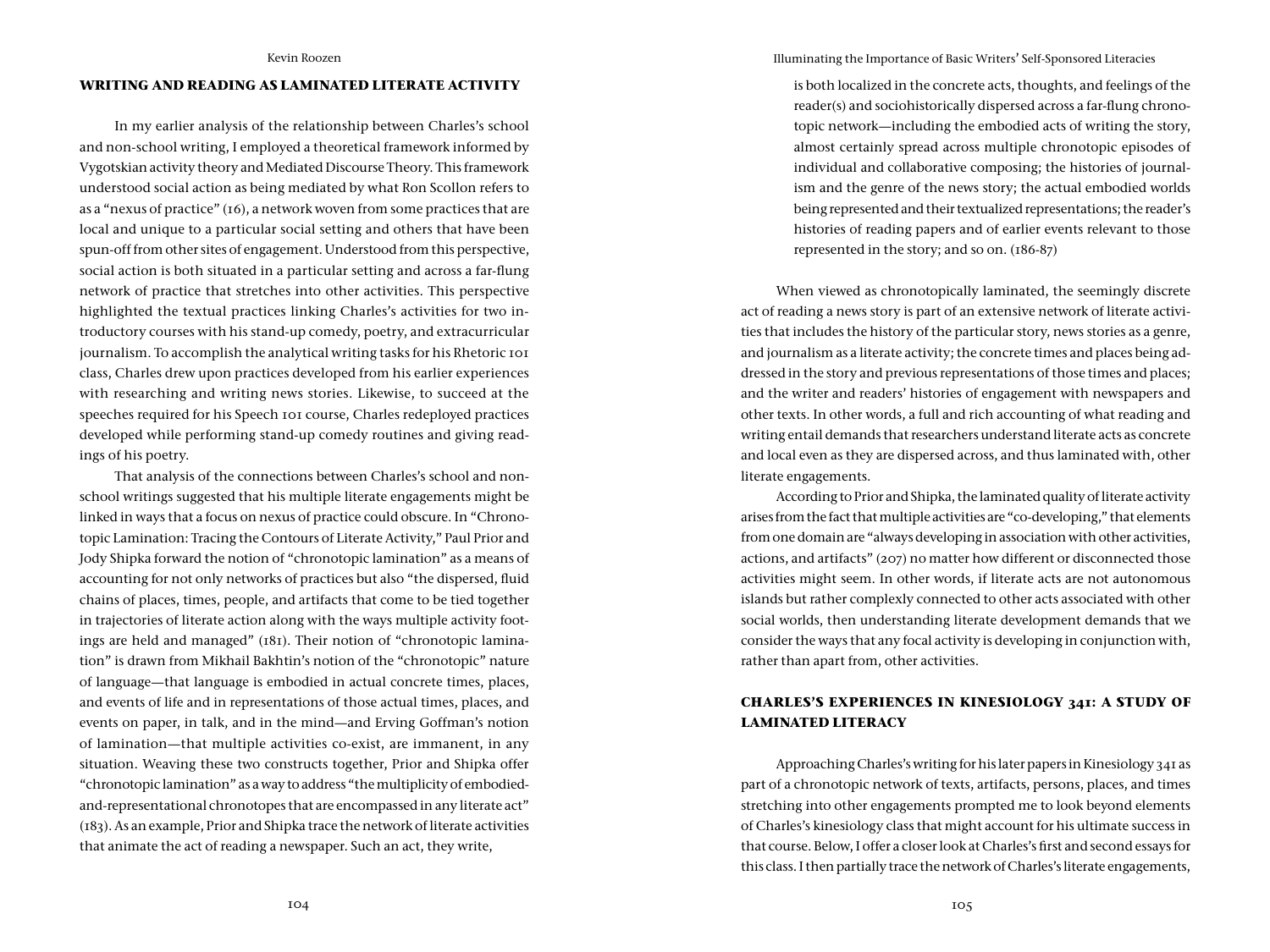including his stand-up comedy, poetry, and sports journalism, that appear to be informing his second essay and subsequent ones as well.

In her 1996 book, Deborah Mutnick uses the phrase "writing in an alien world" to describe basic writers' reactions to finding themselves in a world "dominated by the strange language of academic discourse" (100). This is an apt description for what Charles Scott, Jr., felt as a basic writer enrolled in Kinesiology 341: Games in Culture, a writing-intensive, upper-division course he took during his freshman year at the university. Although he had not yet completed any of the prerequisites, or even the second of the two-course freshman rhetoric sequence required for entering students with the lowest scores on the university's placement exam, Charles had been granted permission to take the course, which explored game phenomena as cultural action systems.2 During one of our interviews that semester, Charles mentioned that he was shocked to discover that the majority of students enrolled were upper-level undergraduates and graduate students. Recalling his initial reaction to this course, Charles said, "I was really intimidated when I found out that I was the only freshman, and everyone else had taken a lot of kinesiology classes."

# **The First Essay**

When Charles encountered the first of the course's five major writing tasks, each requiring a lengthy critique of a book that addressed professional and amateur sports and their relationship to larger social and cultural contexts, his initial anxiety increased. Scholarship on basic writers has elaborated students' struggles with the literate demands of introductory composition courses, which often require learners to read article-length pieces and write relatively brief essays or sometimes even shorter paragraph-length pieces. The lengthy and dense texts at the center of Kinesiology 341, designed to challenge the literate abilities of juniors, seniors, and graduate students, would certainly require Charles to stretch, as both a reader and writer, in ways not usually assumed easy for basic writers.

Charles's struggle with the kinds of texts he was asked to read and write was apparent in the first essay he wrote for the class. Rather than offering a critique of the core arguments of the assigned book, Bernard Suits's *The Grasshopper: Games, Life, and Utopia*, Charles's first paper consisted mainly of a chapter-by-chapter summary of the book's content. In the two instances where Charles moved beyond summary, he did so merely by stating that he agreed with Suits's assertions and then provided a brief example from Illuminating the Importance of Basic Writers' Self-Sponsored Literacies

his own experience with sports as support. I offer here an excerpt of one of those instances, taken from Charles's discussion of Suits's third chapter:3

> Suits believes that the rules of the game has a direct effect on the quality of the game. I agree with Suits. The rules of a particular game can break or make a game. Suits says if rules are defined too "loosely" the game would be boring because winning would be too easy. Suits says the less rules a game has, the more it falls apart. He also believes that without rules, we wouldn't be able to play the games we play. Example of a game without rules is a football video game called NFL Blitz. If the real NFL were without rules, there would be no more football. Because all the players would be dead because they killed each other.

In an effort to move beyond just summarizing Suits's point about the important role and function of rules, Charles states that he agrees with the author. A few sentences later, he offers the *NFL Blitz* video game as an example of a game with few rules, and makes the point that adopting this approach in the "real NFL" would cause the league to fall apart because the rules designed to protect the players would not exist.

In responding to Charles's essay, on which he received a grade of C-, the professor focused the vast majority of her in-text and marginal comments on issues of verb tense, missing words, sentence clarity, and paragraph structure. Her other comments were aimed at encouraging Charles to read Suits's text more carefully, pointing to specific pages for him to re-read. In her brief end comment, the professor wrote, "[y]ou covered all the main points," but then echoed her earlier comments about the mechanical aspects of Charles's writing by stating, "[b]e very cautious of errors in sentence structure."

#### **The Second Essay**

Although Charles struggled with the initial paper for Kinesiology 341, his response to the second assignment marked a clear turning point in his performance in the course. In this paper, students were asked to critique Charles Springwood's *Cooperstown to Dyersville: A Geography of Baseball Nostalgia*, an ethnographic study of professional baseball. Compared with Charles's first essay, his second one read much more like a critique than a summary, especially in terms of the ways in which Charles extended, complicated, and even challenged some of Springwood's key points with his own insights.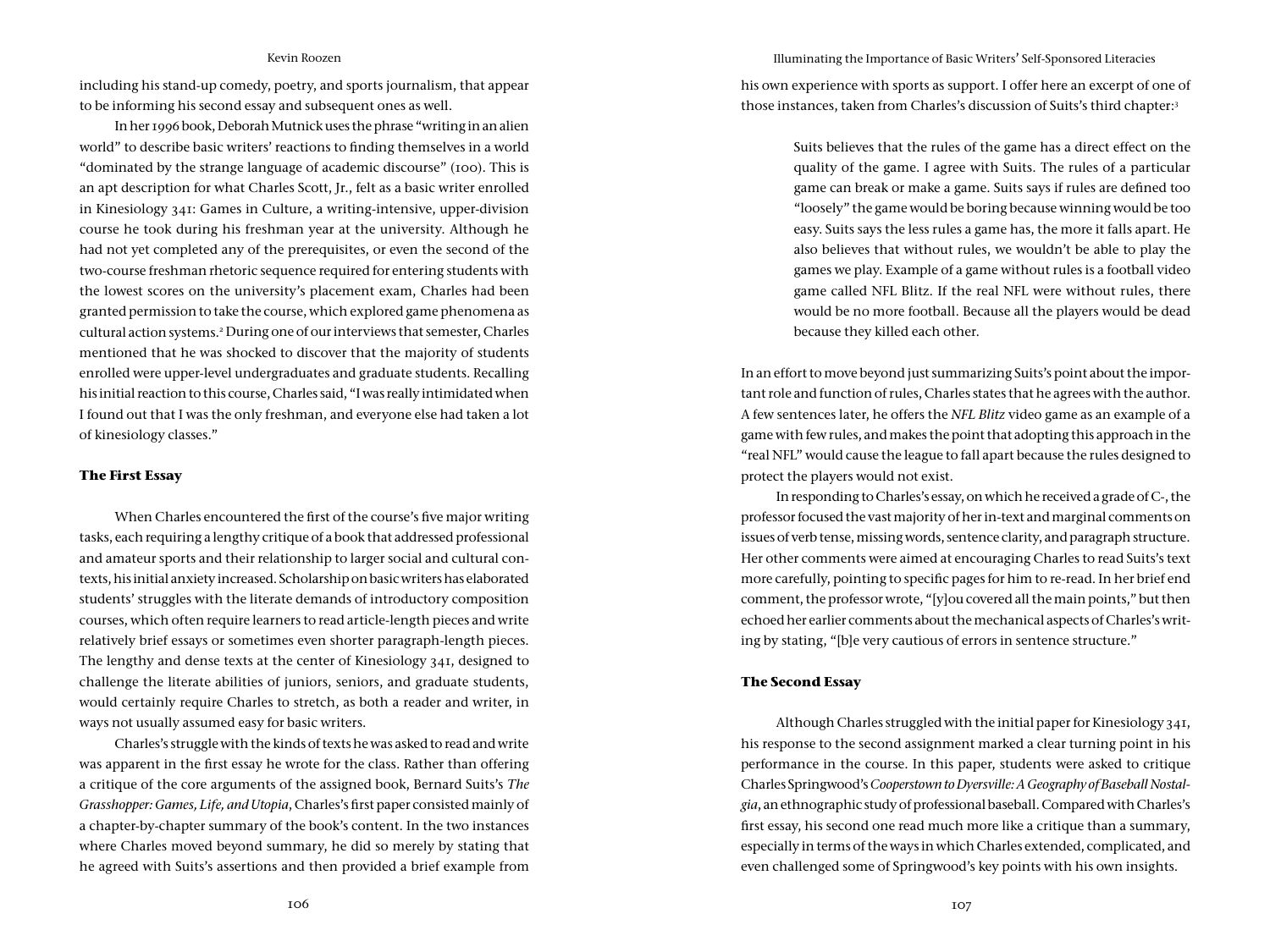In one of the essay's paragraphs, for example, Charles works to refine Springwood's point about "ballpark nostalgia." Charles opens this paragraph with a quotation from Springwood about the sense of loss baseball fans felt as their beloved stadiums moved out of urban neighborhoods. He then references Springwood's example of the Chicago Cubs' Wrigley Field as one of the few parks in close proximity to the city. Having established Springwood's point regarding fans' nostalgia for ballparks as the focal topic of discussion, Charles then offers examples from his own home team by mentioning White Sox fans' displeasure with "New" Comiskey Park, pointing particularly to its industrial look and enormous upper deck:

> The White Sox have had this problem because fans don't like the New Comiskey Park because the stadium lacks character plus the upper deck. Families grow up with certain stadiums, and when the time comes to replace their stadium, they have a hard time letting go. Fans like the classic stadiums because those are the stadiums they identify with. It takes lots of time to identify with new stadiums.

Whereas Springwood identified the loss of connection to city neighborhoods as the source of baseball fans' nostalgia, Charles locates it in the loss of the classic styling associated with the stadiums that fans grew up with. Charles's point is not as developed as it could be, but I read his decision to introduce the example of Comiskey Park as a way to refine Springwood's point about the source of "ballpark nostalgia." By using Comiskey Park in this manner, Charles is able to move away from merely summarizing Springwood's point as he approximates the critique that his professor is expecting.

In the next paragraph, Charles turns his attention to a section of Springwood's book that discusses professional baseball's racial problems. Rather than employing his insights about the White Sox to subtly refine Springwood's point, as he had done in the previous paragraph, this time Charles draws upon the Sox to productively contest Springwood's position. Charles opens the paragraph by presenting readers with what he saw as Springwood's central assertion that baseball's Hall of Fame functioned to isolate racial inequalities in the sport's past and thus erase racial issues in the present. In the next sentence, however, Charles directly contests Springwood's position by proclaiming that "the refusal to hire minority coaches and general managers" is "a major problem [that] exists in baseball today." In doing so, Charles positions racial inequalities as a crucial issue in need of urgent attention rather than one that has been adequately addressed and

#### Illuminating the Importance of Basic Writers' Self-Sponsored Literacies

thus comfortably relegated to the sport's history. As evidence to support his assertion, Charles points to the scant few African-American managers in contemporary baseball, adding that all three have winning records as a way to underscore that race, rather than coaching ability, is the central reason for the low number of Black managers:

> Currently there are only three African-American managers in baseball, ironically all three have winning career records. And the best two teams in each respected league had a Black manager last season. Two of the three Black managers manage in Chicago. The Cubs and White Sox both have African-American managers. This season the White Sox also hired an African-American General Manager, making the White Sox the only organization in sports history to have a minority General Manager and Coach.

Closing the paragraph, Charles writes, "Yes, baseball is making progress towards equality, but problems still exist, which can only be corrected with time." In this final sentence, Charles makes clear his position with respect to Springwood's: while agreeing that baseball shows signs of moving beyond its racial problems, he also insists that such problems still exist and need to be addressed as the sport moves forward.

The professor's comments on Charles's second paper, as for his initial essay, are directed toward sentence-level and mechanical issues. However, this time, the professor also offers a number of positive comments. In her marginal comments, for example, she praises Charles for addressing a number of Springwood's key points. She also repeatedly applauds Charles's effective use of examples, writing "excellent example" and "great use of examples" in the margins of his paper and indicating multiple instances where she thought Springwood would agree with Charles's assertions. In addition, rather than focusing solely on Charles's problems with the more mechanical aspects of his prose, the professor also encourages Charles to address even more directly the cultural theory they are studying in class in order to provide a more focused critique and a tighter argument.

Charles's second critique for Kinesiology 341 is of interest for a number of reasons. First, as a reader, I was struck by the depth of Charles's engagement with Springwood's book compared with his response to the book for his initial assignment. In addition, this essay marked the first time that Charles's efforts at critique were seen as somewhat successful by the professor. Of greater interest, though, is how that success might be due in large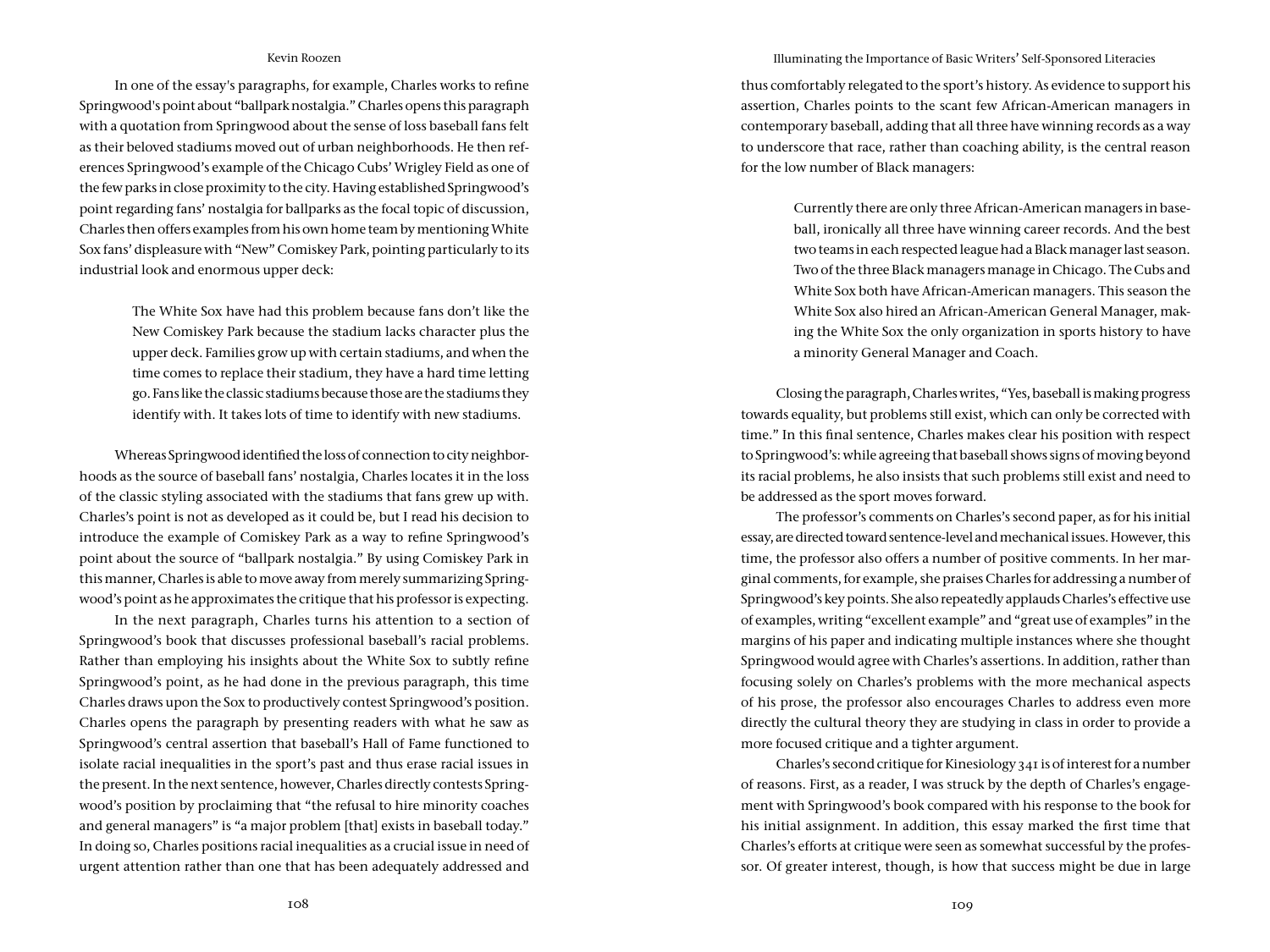part to Charles drawing upon discourses of professional baseball, and the Chicago White Sox and Comiskey Park in particular, and racial tensions in professional sports, both of which are topics he frequently addressed in his various self-sponsored literate activities. In the sections that follow, I examine an expanding intertextual and interdiscursive network linking Charles's second essay for the kinesiology course to three of his self-sponsored literate engagements: stand-up comedy routines that he performed while enrolled in the kinesiology class, poetry that he wrote some eight months before taking this course, and sports journalism stories he wrote almost a year earlier.

#### **Stand-Up Comedy**

Charles's repertoire of self-sponsored literacies included the stand-up comedy routines he performed once a month throughout his first year and a half at the university's monthly Open Mic Night and other universitysponsored venues. Charles began to perform these stand-up routines primarily as a way to get some experience speaking in front of an audience in order to bolster his poor grades in Speech Communication 101, which he took during his first semester. His comedy routine included a rich blend of impersonations, one-liners, humorous experiences, and his own observations about life's twists and turns (see Roozen, "Journalism, Poetry, Stand-Up Comedy" for a fuller description of the origins of Charles's stand-up comedy routine, as well as the origins of his poetry and journalism that I mention in the next two sections). Once a month, Charles took the stage with fifteen or so new pages of material he had written in his red, spiralbound "joke notebook." He looked for material as he watched his favorite shows like *ESPN SportsCenter*, *Saturday Night Live*, and *The Daily Show*, read a number of newspapers, browsed the joke pages of magazines like *Playboy* and *Maxim*, collected visual texts posted around his residence hall, scanned through humorous e-mails his older sisters had sent him, and reflected on his own experiences.

Describing the key premise underlying stand-up comedy, Betsy Borns writes that "in order to make humor, it's necessary to point out 'what's wrong with this picture'"  $(52)$ , something Charles was able to achieve through his focus on the provocative topics of sports and race. With their less than stellar ratio of wins to losses and declining attendance at home games, the White Sox were the focal point for much of his comedy. The Sox's home stadium, Comiskey Park, was also a frequent target of Charles's jokes, particularly its need for renovation even though it had been largely rebuilt in the early 1990s.

#### Illuminating the Importance of Basic Writers' Self-Sponsored Literacies



# **Figure 1**. Excerpts from Charles's joke notebook

The image at the top of Figure 1 depicts just one of the many notes from Charles's joke notebook that reference Comiskey Park. Using this note to prompt his memory, Charles would interrupt one of his longer bits by interjecting, "ESPN breaking news, Comiskey Park becomes the first sports stadium to be renovated in less than ten years of being rebuilt" in the voice of Harry Caray or some other sports announcer. During some performances, he would follow this bit with additional quick jabs at the intelligence of the architects behind the park's renovations. At other times, Charles would use his observations of Comiskey Park to move into comments about the Sox's losses, trades, management decisions, and players.

Issues of race also figured largely in Charles's stand-up comedy and provided another fitting topic for pointing out "what's wrong with this picture." For example, as part of a lengthy bit about political figures' responses to the 2000 presidential election results, including those of Al Gore and George W. Bush, Charles incorporated a smaller bit spoofing Jesse Jackson's charges that the GOP had intimidated Black voters and neglected to count Black votes (the note for which appears in the middle of Figure 1). Other bits addressing race frequently took the form of observations about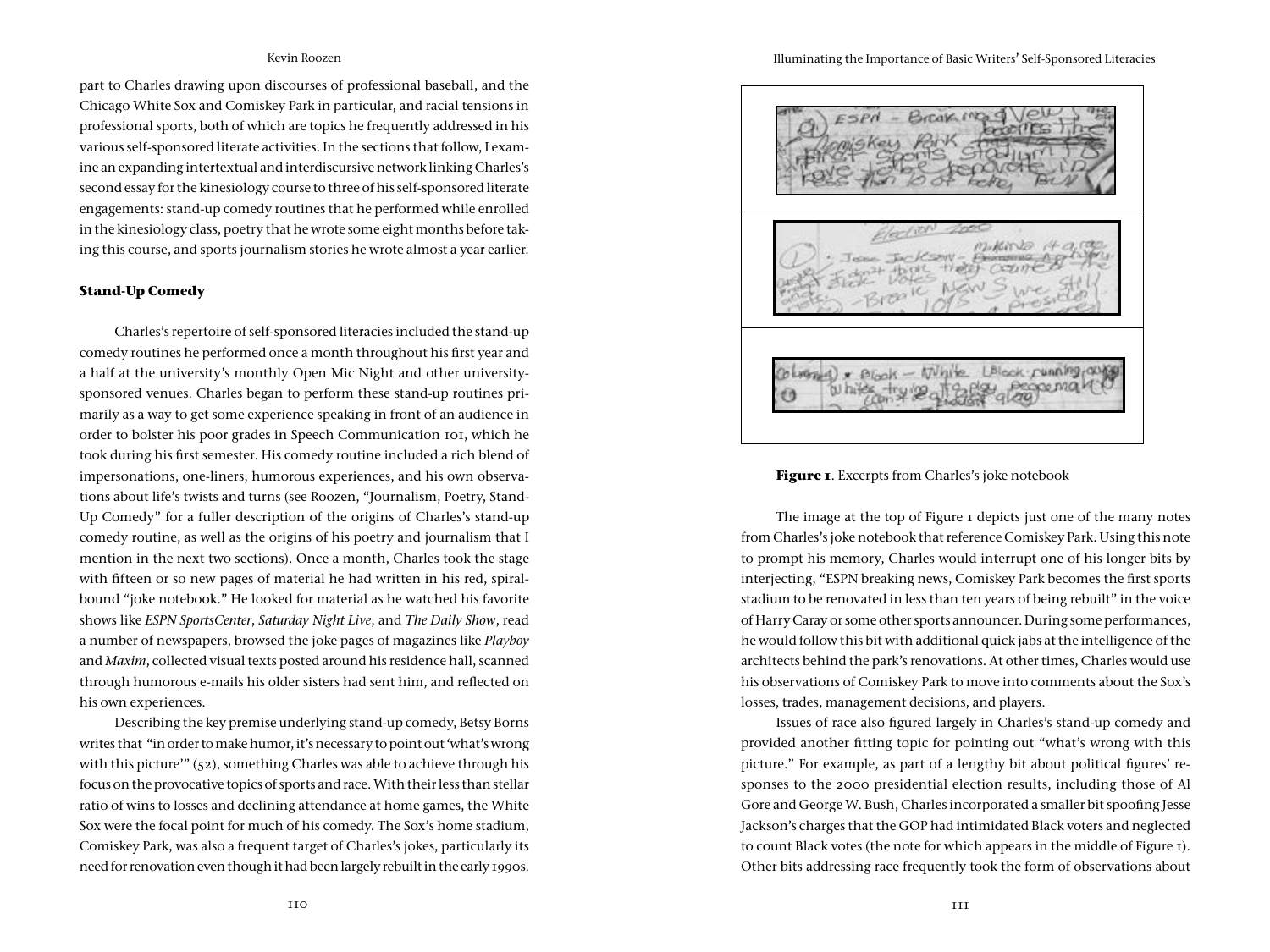differences between social practices of Blacks and Whites (e.g., differences in the parties they throw, the offices of Black and White businesses, etc.), including a short bit about Blacks' and Whites' reactions to the shootings at Columbine High School (the note for which appears at the bottom of Figure 1). Charles also occasionally used his own experiences at the university as fodder for his routine. One bit that appeared in many of his shows focused on an experience at the university's required seminar on date rape. Because he showed up a bit late to the session, Charles did not know that the leaders had temporarily separated the male and female students, and he wound up with the females rather than the males. In recounting this experience for his routine, Charles noted his surprise at finding himself as the only male in the group of females, and then stated, "Why am I the only male student who had to attend? Is it because I'm Black?"

## **Poetry**

Stand-up comedy was not the only self-sponsored literacy in which Charles examined Comiskey Park and issues of race; he also addressed both topics in his poetry. While working at *New Expression*, a news magazine authored and produced by students attending Chicago-area high schools, Charles and the magazine's poetry editor established The People's Poets Project, with Charles serving as president and editor. By combining their own poems with those they elicited from other Chicago-area teens, Charles and the poetry editor published the Project's first book, titled *Days of Our Lives*, in August of 1999. After selling two hundred copies of this book, the pair decided to assemble a second one. *People's Poets Project: Lasting Impressions*, the Project's second collection, was published in July 2000 and sold one hundred and ninety copies.

The topic of sports, and the White Sox in particular, figure prominently in Charles's poetry for this second volume. Poems titled "Nightmare on 35th Street," "Those Were the Days," "Remember," and "Sober Chicago Sports Day, Part Two" all address the White Sox, and several specifically mention Comiskey Park. In his poem "Remember," Charles positions the line "Remember when the Chicago White Sox had fans" amidst a series of other memories, including a time "when Dr. King and Jackie Robinson won the fight." Other poems focus on Comiskey Park in even greater detail. In "Nightmare on 35th Street," Charles examines the relationship between the design of Comiskey Park and the poor attendance at White Sox games, writing,

Illuminating the Importance of Basic Writers' Self-Sponsored Literacies

I love baseball But I refuse to fall I refuse to fall from the top of the ball mall.

I love my White Sox's But I hate their stupid new park How can you build something worst than what you're tearing down?

We must stop blaming the upper deck Because Comiskey is in a wreck The upper deck is a small part of a larger problem

By offering Comiskey Park as a metaphor for the team, Charles suggests that both have problems that go beyond the surface and that both need to be re-built.

# **Sports Journalism**

As in his poetry and his stand-up comedy, the White Sox, and Comiskey Park in particular, and issues of race also figured prominently in the columns Charles wrote as the sports editor for *New Expression*, a position he held throughout his junior and senior years as a high school student. For example, Charles explored the problems with Comiskey Park's upper deck in a column titled "Rebuild the Park and the Fans Will Come," published in *New Expression*'s September 1999 issue. In this column, Charles adds his own voice to those connecting the steadily declining numbers of fans attending White Sox games over the past eight years and the current state of Comiskey Park:

> I along with many other new Comiskey Park visitors have stories to tell of our nightmare in Comiskey's upper deck. The last time I sat in Comiskey's upper deck, was about a month ago. Man was I hungry, but I was so afraid that I would fall from Comiskey's upper deck that I literally did not move the whole game. […]

> Earlier this year I read a Chicago Sun-Times article called "If You Rebuild It They Will Come." And there has been some talk about the White Sox rebuilding Comiskey Park. [...] No matter if "the kids can play" or not, the fans will not come to an unfriendly ballpark, and Comiskey Park may be the most fan-unfriendly ballpark in the majors today.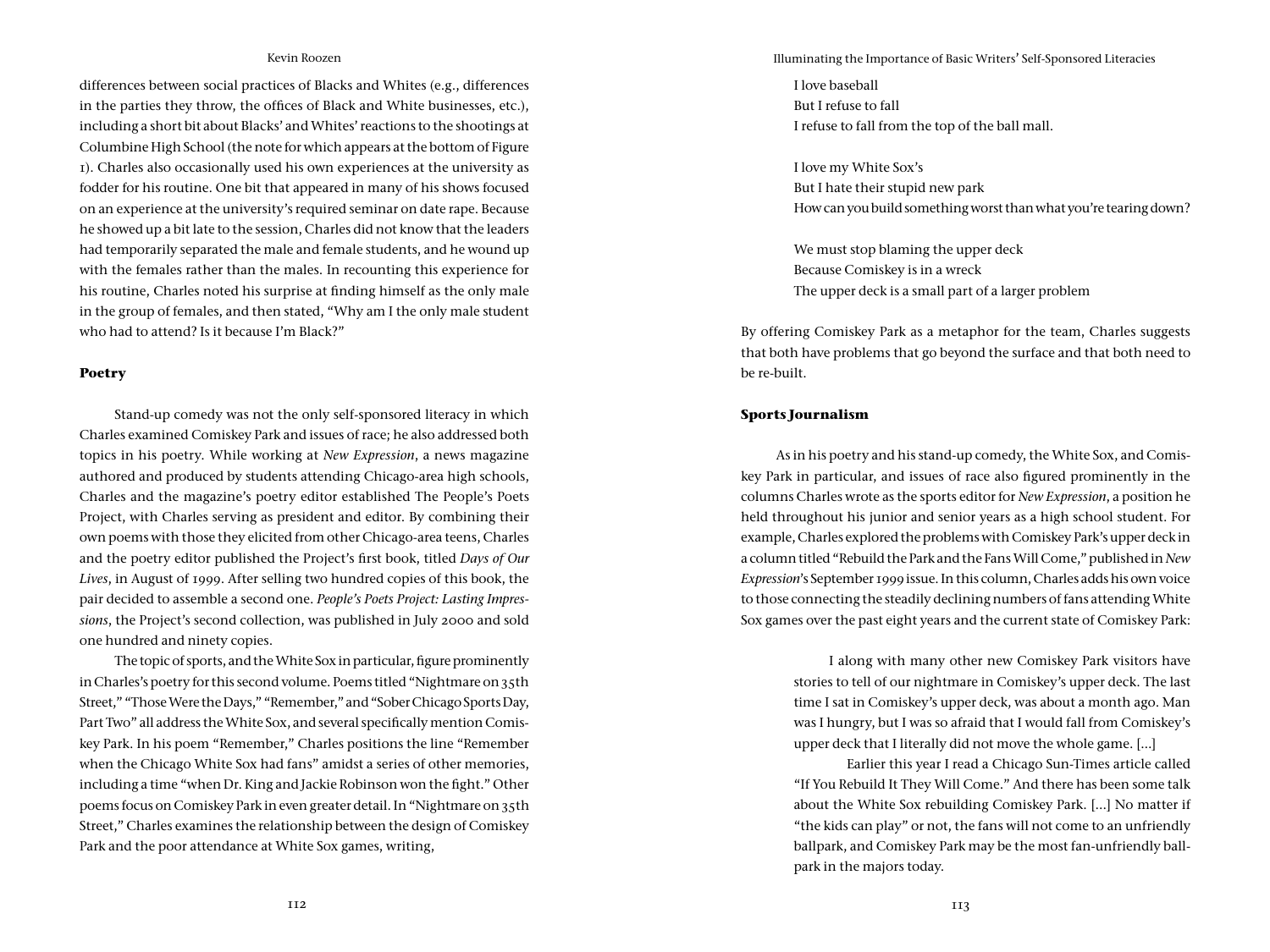Drawing upon a recently published piece he'd read in the *Sun-Times* and experiences of Sox fans, including himself, Charles makes a strong case for making changes to Comiskey Park, particularly to the upper deck.

Issues of race were also a fairly prominent topic of Charles's sports journalism. In his column titled "What's Wrong with Sports Today?" Charles voiced a pointed critique of professional baseball's racial inequalities, drawing specifically on his knowledge of baseball history and, in particular, his extensive knowledge of Chicago's professional baseball teams. After opening this piece with a discussion of racism in upper echelons of professional sports, Charles writes,

> For years, people of color have fought for the opportunity to play professional sports. Now, they are fighting for the opportunity to coach and own professional teams.

> For the first time in Chicago baseball history, both respective managers are people of color. Don Baylor manages the Cubs and Jerry Manuel manages the White Sox. Both are African-American.

 Throughout the rest of the article, Charles supports this point with portions of interviews he conducted with members of the White Sox management at the White Sox annual media event.

#### **Laminating Kinesiology 341**

Charles benefited from his stand-up comedy, poems, and sports columns in a number of ways. Clearly, engagement with these self-sponsored literacies gave him a great deal of pleasure. The smile I saw on Charles's face as I watched him perform his stand-up routine in front of the crowds that packed into the student union and his residence hall and when he talked about his published poetry and sports columns during our interviews indicated how much he enjoyed these activities. They also helped Charles develop a base of knowledge about a number of topics of interest to him as an African-American from Chicago's south side and a current member of the university's student body, including, as discussed earlier, the White Sox and their stadium and race relations.4 In addition, these self-sponsored literacies also afforded him opportunities to lend his voice quite publicly to conversations about the Sox and their stadium and issues of racism. Finally, his engagement with these literacies also taught Charles something

Illuminating the Importance of Basic Writers' Self-Sponsored Literacies

about writing, including a host of practices involved in drafting, revising, researching, memorizing, and performing these texts.

In addition, I see these self-sponsored literacies enhancing Charles's second kinesiology essay. In "Intertextualities: Volosinov, Bakhtin, Literary Theory, and Literacy Studies," Charles Bazerman identifies intertextual awareness as a crucial skill for navigating the literate worlds we inhabit. According to Bazerman, the ability to situate a focal text within a rich network of other texts "increases one's agency by planting literate activity in a richer context, increasing one's ability to move around within that context, and helping one deploy parts of it for one's own purposes" (61-62). Explaining how using intertextuality helps both readers and writers, Bazerman writes,

> [d]eveloping a highly articulated picture of the ambient relevant texts can help the writer to define and even redefine the rhetorical situation, position the new text within larger organizations of textual utterances and activities, and bring deeper and richer resources to bear on the current task. Similarly, a highly developed view of the intertextual landscape helps a reader interpret, evaluate, and use a text more effectively. (61)

Both as readers and writers, a rich, full perspective of intertextual networks helps persons to understand texts more deeply and act with them more effectively. In short, as Bazerman states, "[t]he more broadly and precisely students and other writers envision the intertextual world they can draw on, the more powerful set of flexible options they will have on hand" (63). In this sense, I see the rich intertextual world of Charles's self-sponsored literacies providing him with a powerful set of tools for engaging with Springwood's analysis in his second kinesiology essay.

For Charles as a reader, it seems likely that multiple encounters with Comiskey Park and issues of race across this rich chronotopic network of self-sponsored literacies mediate his engagement with Springwood's discussion. Drawing on Wittgenstein's notion of crisscrossing a landscape as a metaphor for acquiring knowledge, McGinley and Tierney suggest that different forms of writing serve as multiple routes for crossing and re-crossing a topical landscape, widening and enriching students' knowledge of a topic of study through multiple passes from different perspectives. My sense is that Charles's self-sponsored literacies functioned similarly, as traversals across the topic of the White Sox's Comiskey Park and issues of race. Given Charles's rich knowledge of both of these subjects, it is easy to see how Springwood's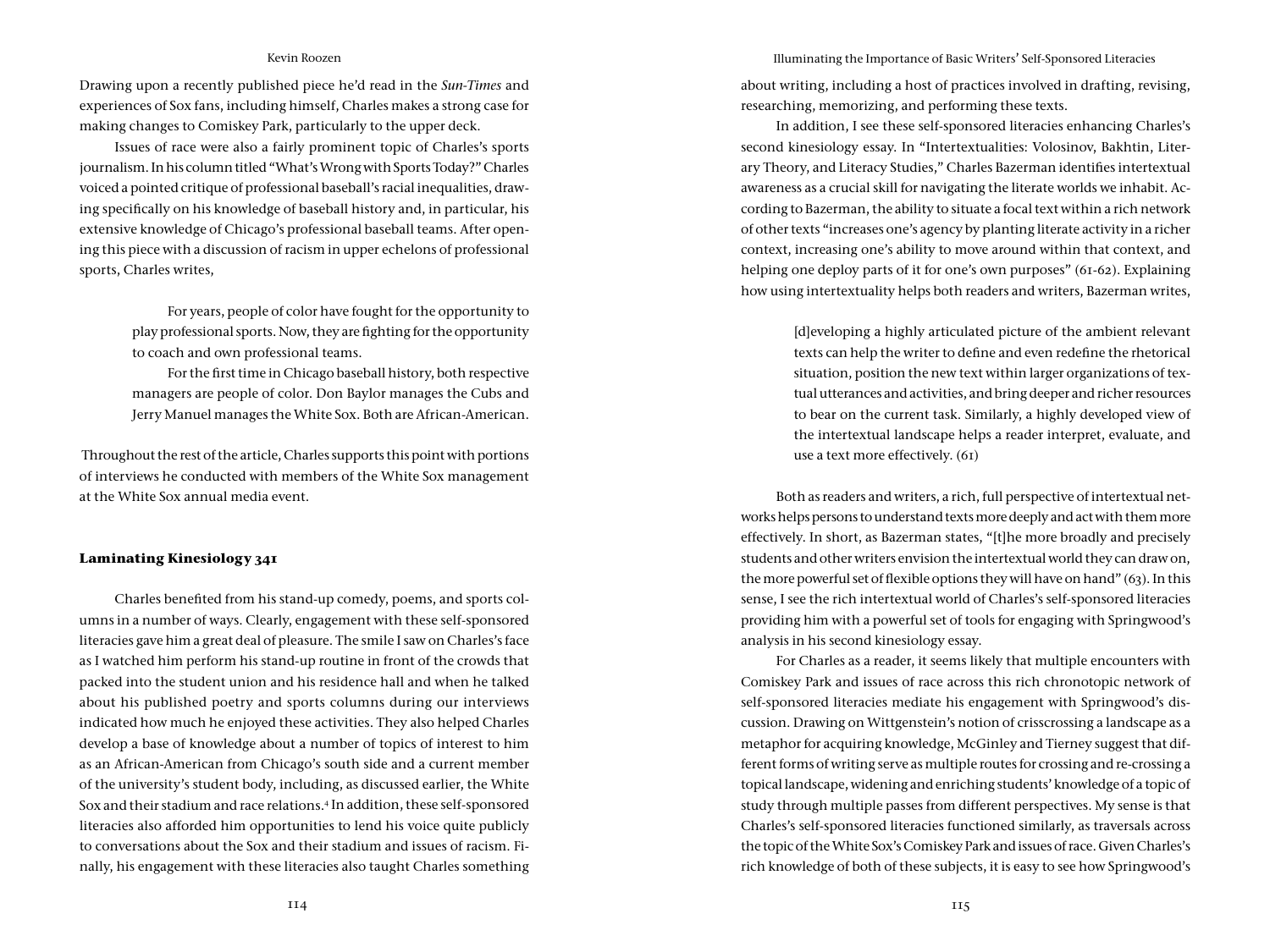treatment of baseball stadiums and race relations captured and held his attention. Of course, in disposing him toward those topics, this network also attenuated his attention to the many other themes Springwood addressed, including issues of nationhood, family, gender, travel and tourism, democracy, and sexuality. This is not to say that Charles did not mention any of these topics in his second critique, but he certainly did not address them with the same depth as he did the design of ball parks and the sport's racial problems.

I would likewise argue that Charles's self-sponsored literacies also helped him as a writer as he crafted his critique. By foregrounding Comiskey Park and race relations in his essay, Charles could bring the knowledge he had accrued through his stand-up comedy, poetry, and sports columns to bear on Springwood's argument. In addition to the more general knowledge his self-sponsored literacies afforded him regarding baseball and racial issues, it also seems that they might be providing him with specific discourse to employ as well. The observations about problems with Comiskey Park, and with the stadium's upper deck in particular, that Charles employs to extend Springwood's point about ballparks in urban settings seem to index the content and theme of his "Rebuild the Park" story. The information regarding the low numbers of Blacks in management positions that Charles uses to critique Springwood's point about baseball's racial problems seems to index the content and theme of his "What's Wrong with Sports Today" piece. These close similarities suggest that in writing his critique, Charles is drawing upon language that is somewhat "prefabricated" in the sense that he had used it before in his sports columns.

It also seems likely that Charles might be drawing upon some of the other kinds of writing-related knowledge he took from his self-sponsored literacies. In my earlier analysis of Charles's writing for the Rhetoric 101 course he took the semester before, I argued that Charles redeployed literate practices he had developed for crafting news stories as a strategy for engaging with sources in essays for the rhetoric course. The move toward critique, for example, is an important part of Charles's comedy and sports journalism. "The premise for every joke," writes Betsy Borns, "is that something is wrong—with you, with the country, with your mother, with something! If nothing is wrong it's not a joke, it's making conversation" (29). Critique is also an important part of sports journalism. In one of our first interviews on his early experiences reading sports journalism, Charles repeatedly mentioned Jay Mariotti's column in the *Chicago Sun-Times*. When I asked why he enjoyed Mariotti's pieces, Charles replied, "because of his writing style and

#### Illuminating the Importance of Basic Writers' Self-Sponsored Literacies

because he criticizes everyone, except Michael Jordan." Given the emphasis on critique in Charles's self-sponsored literacies, it seems likely that he might draw upon those experiences in critiquing Springwood's comments about Comiskey Park and baseball's racial issues. In essence, this wealth of knowledge gleaned from his self-sponsored literacies allowed Charles to craft his essay as a rhetorical space in which he could speak to Springwood with a voice of an expert rather than a student. As a result, Charles is able to do more than merely summarize the major points of the assigned book. Positioning his second critique in this extensive intertextual network perhaps even allowed Charles to shift the rhetorical context from a response to a class assignment toward a discussion among baseball fans and scholars of the sport, a move which would significantly increase his agency and authority.

In addition to the discourses and texts just mentioned,<sup>5</sup> Charles's second critique is laminated with a number of other elements from this chronotopic network. Many of the various baseball figures that Charles mentions in his kinesiology essay, including the African-American players, coaches, and managers he references, are mentioned by name in his poems (e.g., Albert Belle and Jackie Robinson) and sports columns (e.g., Don Baylor, Jerry Manuel, Larry Doby, and, again, Jackie Robinson). The same is true of the times, places, and events Charles references in his critique. In addition to mentioning his own embodied experiences watching Sox games from New Comiskey's upper deck and attending Cubs games at Wrigley Field, Charles also points to his experiences attending Sox Fest, the White Sox annual media event, and living in Chicago more broadly. Charles's second critique is also laminated with his physical and emotional reactions to events in his life, including the hunger and the uneasiness he felt while sitting in the upper deck and the racial tensions he experienced at the university and elsewhere.

It also seems possible that these self-sponsored literacies may have enhanced Charles's performance in other aspects of the class. For example, in her comments on Charles's third paper, the professor thanks him for his "excellent contribution to class discussions." Perhaps the discursive practices that afforded Charles a strong voice in Kinesiology 341, a class that he initially found to be very intimidating, were laminated with those from his stand-up performances as well as his successful performance in Speech 101. Whether the knowledge from his self-sponsored literacies that helped Charles with his second kinesiology essay was declarative or procedural, or whether it shaped his writing or his reading or both, my sense is that this chronotopic network afforded Charles some degree of what Shannon Carter calls "rhetorical dexterity," the ability to effectively read, understand, and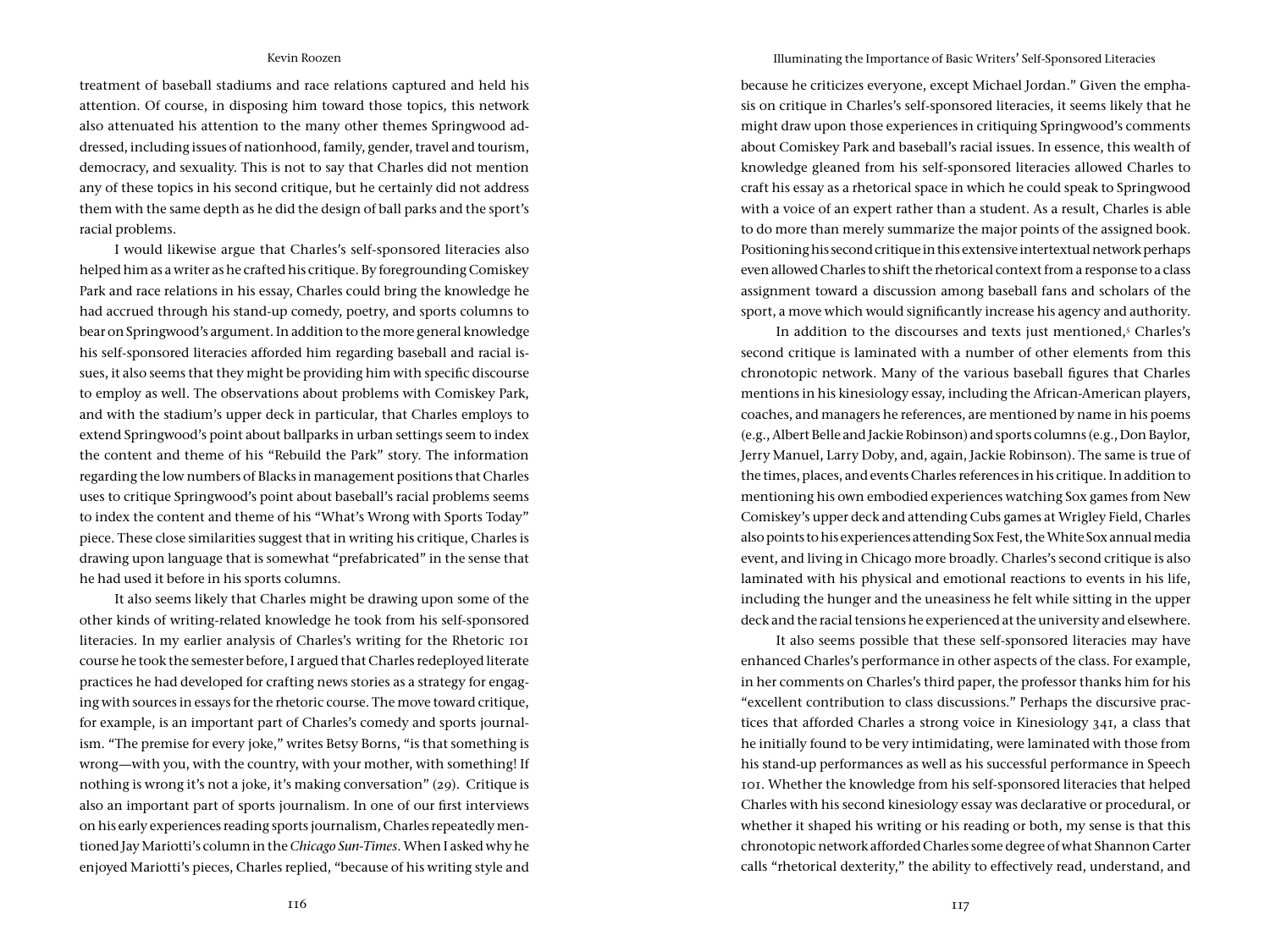navigate the linguistic and other codes of a new community based on the learner's assessment of a more familiar one (14).

Drawing upon the knowledge he gained through his self-sponsored literacies seemed to hold real promise for Charles as he continued to read and write his way through Kinesiology 341. Perhaps motivated by his professor's comments on the second essay, he again drew upon Comiskey Park in his next critique of Robert Rinehart's *Players All: Performances in Contemporary Sport*. Addressing Rinehart's point that collecting permanent "markers of experience" of major sporting events has replaced the temporary "experience" itself, Charles listed the many "markers" he'd collected and saved from attending White Sox games, including "scorecards, programs, pictures, and ticket stubs," and elaborated on his favorite features of watching those games in person. This third essay of Charles's earned an even higher grade, and the professor's end comment read, "[a] nice job on the main points. You tie these to interesting first-hand examples—keep up the great work. Thanks also for your excellent contribution to class discussion—It is obvious that you care about class ideas + theories." In addition to awarding significantly higher scores on the second and third assignments, the professor had shifted the emphasis of her end comments from Charles's sentence-level difficulties to the quality of the examples he employed in his critiques and his contributions to class discussions as well. At this point in the course, Charles's anxiety had been replaced by a growing confidence in his ability to engage productively and successfully with the assigned texts. By the end of the semester, Charles had worked his way into an A for his overall course grade, which was based primarily on the scores for his essays.

Over the space of a semester, then, Charles moved from falling short of meeting the literate demands of the course to a level of engagement with the texts and theories that the instructor saw as exemplary. I would argue that many factors informed Charles's improvement. In Kinesiology 341, Charles certainly encountered a number of the factors that contribute to literate development, including opportunities to write, teacher supportiveness, feedback from teachers and peers, repeat performance opportunities, and whole-class discussion (Rogers 375), and he probably encountered these factors in some of the other courses he was enrolled in that semester as well, including Rhetoric 102, the second class in the university's basic writing sequence. Importantly, Rogers's list of factors also includes students' preexisting abilities and writing experiences, and I would argue that the writingrelated knowledge Charles acquired through his self-sponsored literacies allowed him, a basic writer by the university's standards, to succeed in the

#### Illuminating the Importance of Basic Writers' Self-Sponsored Literacies

major writing assignments for an upper-division writing-intensive course. Charles did not intend to major in kinesiology, but passing Kinesiology 341 allowed him to continue his progress through the undergraduate curriculum and probably bolstered his confidence as a student as well. In addition to making the kinesiology course seem less like an alien world, these kinds of connections were important in other ways as well. Prior and Shipka note that in addition to weaving together literate activities, "chronotopic lamination melds together supposedly separate domains of life" (205). For Charles, these laminations allowed him to weave his personal interests into his academic aspirations of majoring in journalism and pursuing a career as a journalist, thus further thickening and strengthening the alignments between his extracurricular and curricular lives. Perhaps even more importantly, Charles's knowledge of sports and race afforded him the opportunity to weave his school and non-school worlds together, to write himself into the university's curriculum and extracurriculum in ways that let him create and maintain the racial identity he claimed for himself as an African American, which was no small task at a large and predominantly white college.

It is also important to address the profoundly dialogic relationship between Charles's school- and self-sponsored engagements. In many ways, the literate activities of the kinesiology course mediated Charles's engagements with sports outside of the class. For example, in one of his later kinesiology critiques, Charles expressed a desire to visit the famed "Field of Dreams" in Iowa. Referring back to Springwood's point about nostalgia, Charles wrote, "[m]y father resides in Iowa, and I am now strongly considering making the trip to Iowa with my dad during spring break to visit the 'Field of Dreams'. I want to get a first hand look at the site; I want to feel the 'Nostalgia'." With spring break just a few weeks away, Charles's statement suggests that his engagement with Springwood's book earlier in the semester is informing his plans for his visit with his father. I don't know if Charles did indeed visit the "Field of Dreams" during spring break. I do know, though, that he continued to write about Comiskey Park in the journalism pieces he wrote following his semester of Kinesiology 341. In the fall of his sophomore year at the university, Charles's story about the White Sox's upcoming season appeared in that semester's issue of *The Orange and Blue Observer*, a conservative, libertarian newsletter authored by UIUC students. In that piece, Charles reiterated the many problems with Comiskey Park he'd voiced in his self-sponsored literacies and again in his second essay for kinesiology, and then outlined a number of renovations expected to be completed before the 2002 season. In a sense, it seems that Charles was able to increase his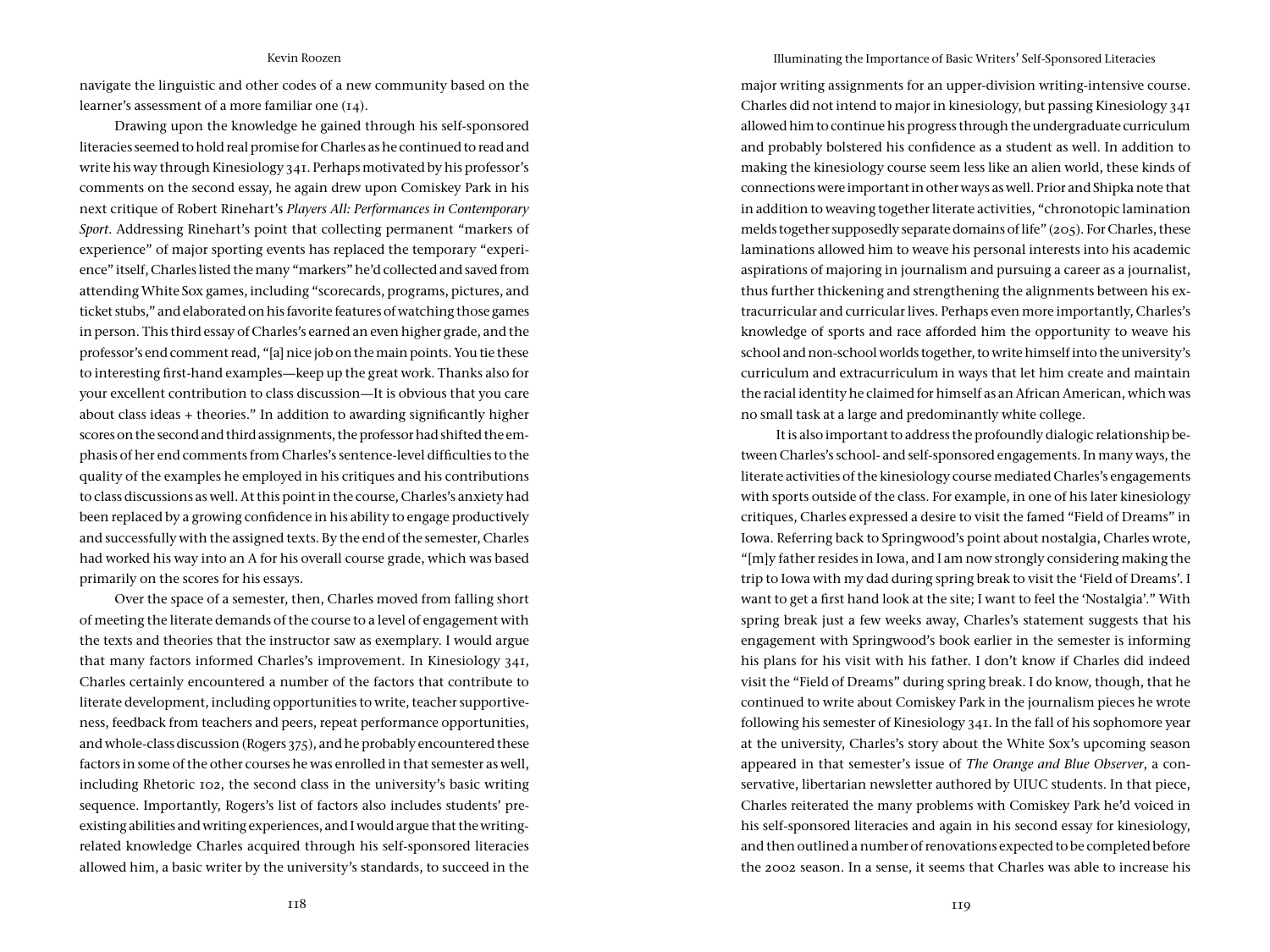agency when writing for *The Orange and Blue Observer* by drawing upon his engagement with professional baseball, and the White Sox in particular, in Kinesiology 341. In addition to affording him the opportunity to write publicly about his beloved White Sox and their ballpark, his *Observer* story also allowed Charles, an African American from Chicago's south side, to reach a new audience. Describing the densely intertextual pathways that connect persons' utterances to spheres of human activity, Mikhail Bakhtin wrote in "The Problem with Speech Genres" that "language enters life through concrete utterances [...] and life enters language through concrete utterances as well" (63). Having traced the complex laminations of Charles's self- and school-sponsored literacies, I sense that together they form part of a rich chronotopic network through which language enters his life and with which he can write his life into his language.

# **SHIFTING PERSPECTIVES OF BASIC WRITERS' SELF-SPONSORED LITERACIES**

Granted, shifting our perceptions of basic writers and their self-sponsored literacies will certainly not happen overnight. As Min-Zhan Lu, evoking Geneva Smitherman, reminds us, "one cannot erase 'with the stroke of a pen' long-held attitudes and deeply-entrenched biases" ("Composition's Word Work" 206). Still, my hope is that adding this portrait of Charles to those of Maria, Ethel, Joe Baxter, and Jacob will make it easier for us to recognize that the basic writers in our classrooms are part of what Kathleen Yancey refers to as the "writing public" engaged in the writing "taking place largely outside of school" (300; see also Brandt). At the very least, the portraits of these students reinforce the notion that the term "basic writer" only refers to learners' relative inexperience with the kinds of literacies privileged in the academy, and not to their literate lives on the whole (Horner, "Discoursing Basic Writing"; Lu and Horner, *Representing*). This detailed portrait of Charles can also make it easier for us to recognize the many benefits afforded by selfsponsored literacies. In many ways, the literate activities of comedy stages, poets projects, and sports columns offer Charles the same kinds of benefits that Anne Gere saw accruing from the self-sponsored writing groups that gather in "living rooms, nursing homes, community centers, churches, shelters for the homeless" (76), including "[p]ositive feelings about oneself and one's writing, motivation to revise and improve composition skills, opportunities for publication of various sorts, the belief that writing can make a difference in individual and community life" (78). The fact that certain

Illuminating the Importance of Basic Writers' Self-Sponsored Literacies

literate activities are self-sponsored does not diminish their importance for basic writers' development as writers and participants in the world.

Further, Charles's story pushes us to acknowledge that those benefits include strengthening basic writers' academic engagements. Although they may appear as discrete, autonomous islands of writing, self-sponsored and school-sponsored literacies develop in conjunction with, rather than apart from, one another. Charles's self-sponsored literacies helped him to develop what Rosemary Arca describes as "that sense of potency as a writer who not only has something to say but also has the skills to say it well" (141) and in a manner acceptable to the academy. I can imagine that the self-sponsored writing done by Joe, featured in Mutnick's study, and Jacob, from Sternglass's research, benefited their academic writing in a number of ways. In fact, those accounts hint toward these kinds of laminations. Joe's having written a science fiction novel that features a Black main character does seem to inform the school essay he writes about the absence of Blacks in science fiction. Likewise, Jacob's reflections on his own stylistic choices in writing countless poems, short stories, and a short novel seem to inform the critique of Thomas Kuhn's writing style he included in a paper on *The Structure of Scientific Revolutions* for a world civilization class.

My sense is that recognizing the importance of basic writers' selfsponsored literacies could impact our research in important ways. This portrait of the far-flung network of literate activities laminating Charles's engagement with kinesiology suggests the need to adopt theoretical and methodological frameworks that can make visible the historical trajectories of discourse, people, places, practices, and artifacts as they are repurposed across what might appear to be unrelated and temporally and spatially distant activities. Without such frameworks, researchers might assume that the literacy event witnessed in the here and now is all that needs to be studied, or that the material inscriptions animating the present activity are all that need to be collected and examined. Lacking such a perspective, an examination of Charles's successes with kinesiology might remain situated comfortably within the privileged temporal and spatial boundaries of that university course, or perhaps school more broadly, without attending to other aspects of his literate life. Our theories and methods also need to address the transformations across representational media that can occur throughout such networks. Lacking those, researchers stand to overlook the semiotic pathway of Charles's comedy bits as they are initially entextualized and revised in his joke book; then memorized; then voiced and performed during his stand-up routines; and then re-entextualized as they are written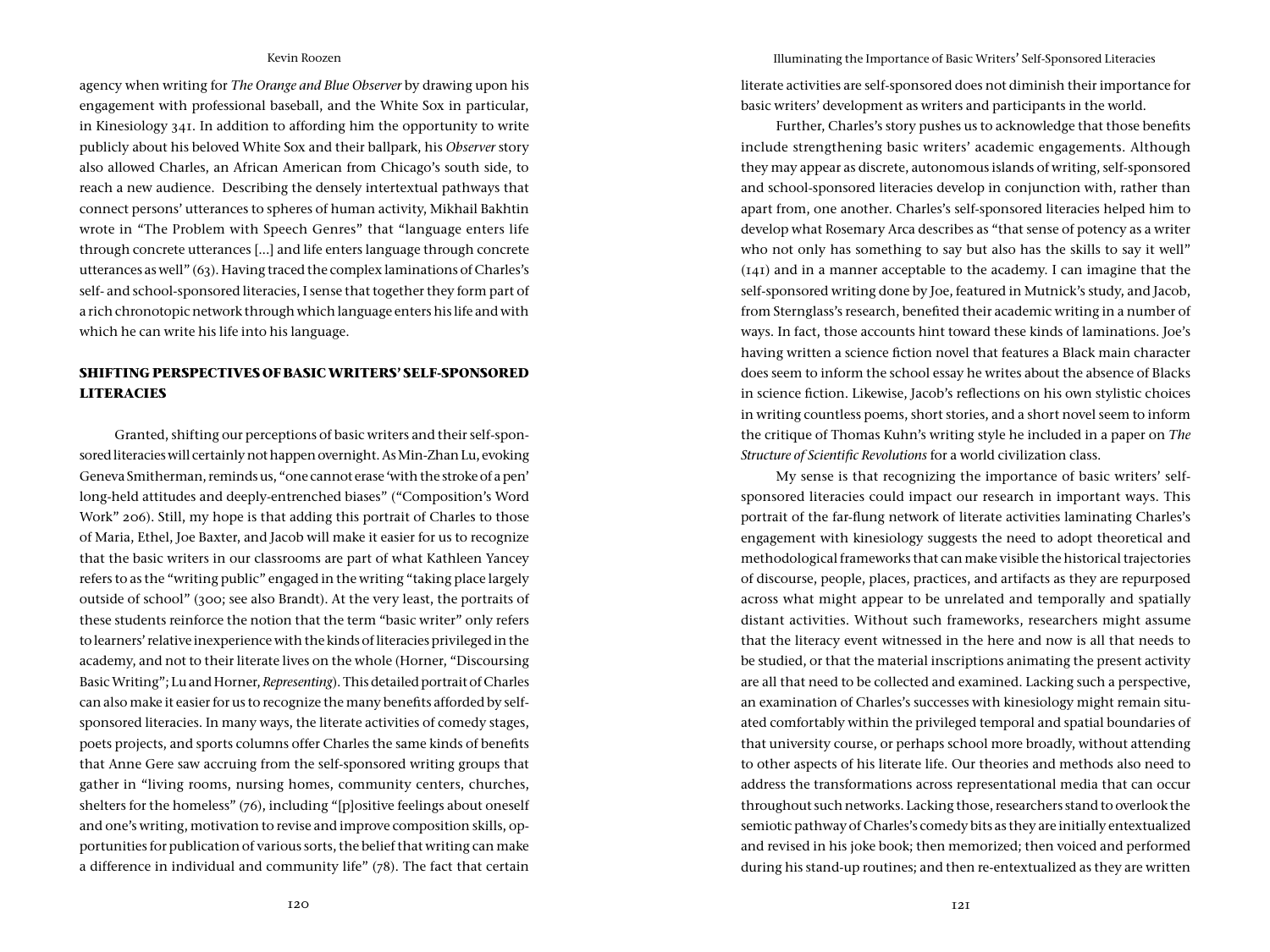into his kinesiology essays. As a way of broadening our attention beyond basic writers' self-sponsored short stories, novels, and the other texts most commonly associated with creative writing, the theories and methods we employ to examine the self-sponsored literate networks students assemble also need to address more fully the kinds of "minor texts" (249), including lists, notes, and labels, that Stephen Witte examined, as well as the broader range of communicative tools Vygotsky pointed to, including "various systems for counting; mnemonic techniques; algebraic symbol systems; works of art; writing; schemes; diagrams; maps; and mechanical drawings" (137). In making visible the wide range of elements that flow into and emanate from literate activities, such theories and methods can contribute to the development of models of writing that more fully represent the richness of students' literate lives and the complexity of how they navigate textual worlds.

Viewing students' self-sponsored literate activities as key resources that inform their school writing could help encourage basic writing research to contribute to the growing body of scholarship in composition studies addressing issues of "writing transfer" (Beaufort; Bergmann and Zepernick; Nowacek; Reiff and Bawarshi; Smit; Rounsaville; Wardle). In *The End of Composition Studies*, David Smit asserts that beyond the basic knowledge that persons do splice together seemingly diverse literate activities, there may be little more we can say about the horizontal nature of our students' growth as writers (132). And yet, Charles's case suggests that a great deal remains to be said, that we're only beginning to explore, theorize, understand, and discuss the various kinds of activities basic writers are engaged in, their influence on each other, and the connections forged between them. Increased attention to self-sponsored literacies would also invite us to examine the sites that sponsor their development. In *Words at Work and Play: Three Decades in Family and Community Life*, Shirley Brice Heath predicts that "learning that lies outside formal instruction and designated experts" will play an increasingly important role in how persons develop skills and knowledge (170). "This kind of learning," Heath writes, "remains invisible to most adults; however, society will increasingly value the informal learning that comes through special interests, peer relationships, and mentors who inspire young people to play roles beyond those of child or student and to take on increasing levels of responsibility" (171). Heath's prediction suggests that we need to know more, much more, about creating, maintaining, and enhancing organizations such as *New Expression*, the student publication that fostered Charles's engagement with sports journalism and poetry, and the university's Open Mic Night, the space that sponsored Charles's stand-

#### Illuminating the Importance of Basic Writers' Self-Sponsored Literacies

up comedy. We also need to actively investigate the kinds of identities and responsibilities such literacy spaces occasion. In addition to helping us more readily recognize those spaces as vital to fostering a writing public, understanding them can also reveal how we might forge and maintain productive connections between those sites and our classrooms.

Richer, more robust conceptions of basic writers' self-sponsored writing could also prompt a shift in our teaching. In "The Idea of Expertise: An Exploration of Cognitive and Social Dimensions of Writing," Michael Carter writes that "[w]hat we do in our writing classrooms is determined, implicitly or explicitly, by our concepts of what it means to be an expert writer and how writers attain expertise" (280). Adopting the perspective that self-sponsored literacies are a key means through which basic writers might gain expertise, not just in first-year composition classes but also throughout the undergraduate curriculum, should prompt teachers to make those literacies part of their classrooms and curricula. One approach might involve raising the issue of self-sponsored literacies with the students themselves by having them examine the purposes and functions such literacies serve and the kinds of practices they demand. In this sense, self-sponsored literacies become the focus of the kinds of analytic writing students learn to do in the core curriculum classes as well as their majors. Pedagogically, this move seems like a logical extension of asking students to engage with the literacy narratives of Richard Rodriguez, Victor Villanueva, Fan Shen, and Malcolm X, but with a focus on the students themselves and their own textual engagements. We might begin by asking students to examine the roles that self-sponsored literacies play in the lives of Joe Baxter and Jacob, for example, and then, in turn, ask them to examine the roles that self-sponsored literacies play in their own lives. We might, for example, take up Beverly Moss's invitation to have students examine what they have learned about literacy from their religious engagements and to analyze the "points of common ground" and "points of conflict" (Moss 137) with their academic activities. If, as Bazerman argues, writers benefit from configuring the intertextual world as broadly as possible, then we should work toward developing curricula that help them do so. At the very least, we want curricula that help students to see that the relevance of a text or literate activity should not be determined by whether or not it was assigned by a teacher.

In designing a curriculum that includes basic writers' self-sponsored engagements with reading and writing, though, we need to be careful to do so in a manner that does not suggest that they are merely some sort of "crutch" that students should use only until they feel more comfortable with the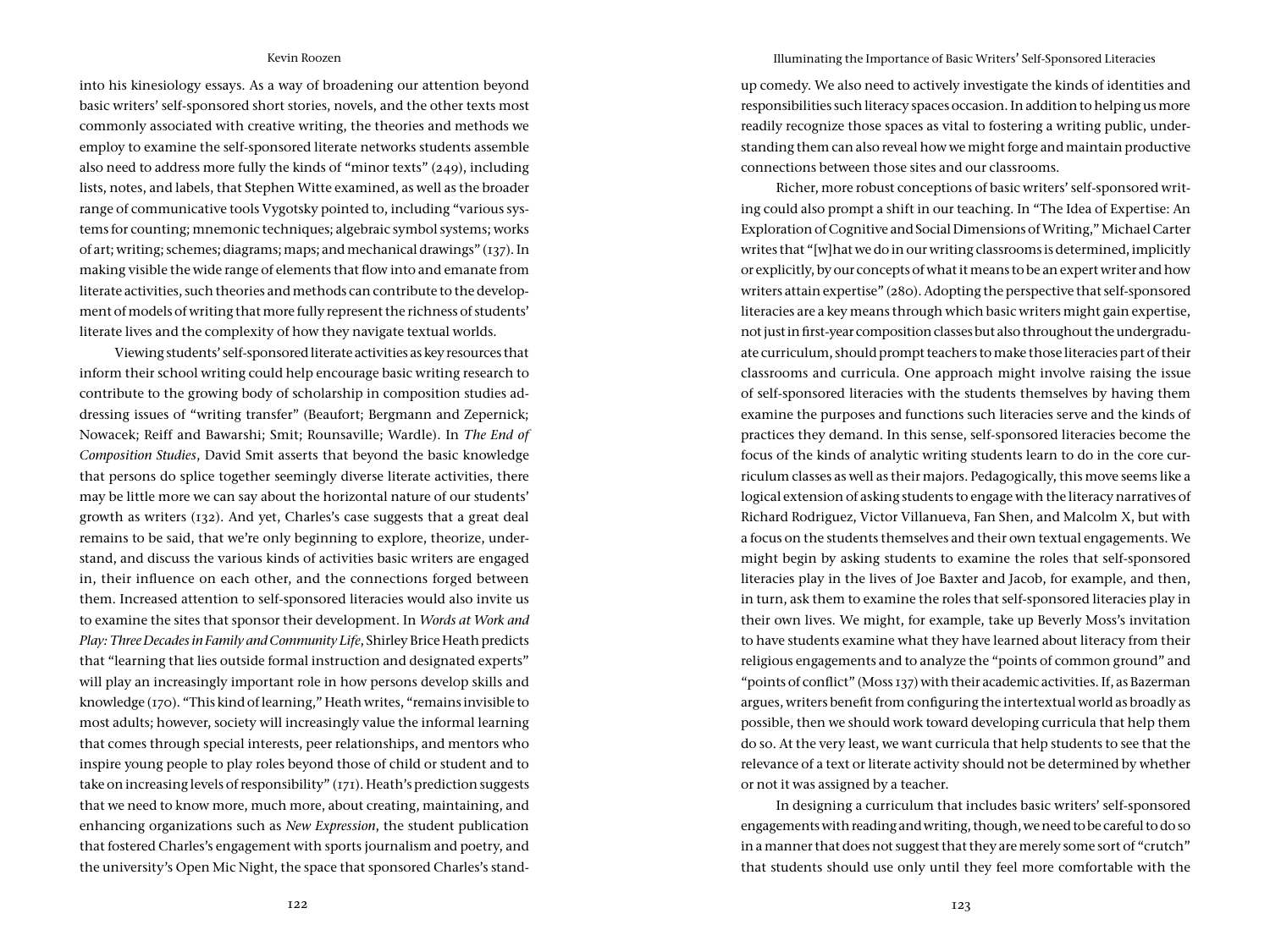kinds of literacies privileged in the academy. The lamination of academic and self-sponsored literacies is not the equivalent of a kind of "training wheel" which eventually needs to be taken off so that learners can do the "real" textual work of their chosen disciplines and professions. Studies of learners at a variety of points throughout their lives and at a number of educational levels, including students in elementary school (Dyson; Pahl, "Timescales and Ethnography," "Texts as Artefacts"), middle school (Finders; Shuman), and high school (Smith and Wilhelm); in first-year composition and other introductory undergraduate courses (Fishman, Lunsford, McGregor, and Otuteye; Reiff and Bawarshi; Roozen, "From Journals to Journalism"; Roozen and Herrera, "Indigenous Interests"); in upper-division undergraduate courses (Roozen, "The 'Poetry Slam,' Mathemagicians, and Middle-School Math"; Russell and Yañez); in MA and PhD programs (Prior and Shipka; Roozen, "Tracing Trajectories of Practice," "'Fan Fic-ing' English Studies"); and working professionals (Prior and Shipka; Roozen, "Seeing the Whole Patient"), indicate that the weaving together of multiple literate engagements is a key element of literate development throughout the lifespan.<sup>6</sup>

Describing all that the lamination of literate activity encompasses, Prior and Shipka write, "[i]t is especially about the ways we not only come to inhabit made-worlds, but constantly make our worlds—the ways we select from, (re)structure, fiddle with, and transfrom the material and social worlds we inhabit" (182). Ultimately, our portraits of Maria, Ethel, Joe Baxter, Jacob, and Charles Scott, Jr., speak powerfully to the important roles that self-sponsored literacies can play in helping basic writers inhabit, remake, reconfigure, even productively disrupt, the densely textual landscapes they traverse throughout the undergraduate curriculum and, more importantly, throughout their lives. Those landscapes are populated with the literacies of students' homes, neighborhoods, and communities just as much as they are with the literacies of their disciplines and professions; of stand-up routines, poets projects, and sports journalism just as much as of school and work.

# **Acknowledgments**

I would like to thank Charles Scott, Jr., for teaching me so much about his richly literate life and what it means to understand students as already possessing rich histories with literacy; the editors and reviewers for the *Journal of Basic Writing*, who provided me with a wealth of suggestions and encouragement that pushed my thinking; and my colleague and friend Steve

#### Illuminating the Importance of Basic Writers' Self-Sponsored Literacies

Lamos, who helped me craft an early conference talk based on this data and commented on several early versions of this article. I also want to thank Rebecca Mlynarczyk, Deborah Mutnick, and Shannon Carter, who have encouraged me to keep examining basic writers' self-sponsored literacies and the organizations that foster them. Finally, I need to thank Elizabeth Wardle, Mark Hall, Angela Rounsaville, and Stacey Pigg for a week's worth of conversations that helped me rethink the relationship between literate activities.

#### **Notes**

1. Charles granted permission for his real name to be used when he volunteered to participate in this research in September of 2000. He continued to grant permission to do so each year we continued this project and after reading drafts of the many conference presentations and the dissertation chapter that emerged from this research.

2. Kinesiology is a field of study devoted to human movement and performance related to health and physical education, physical and occupational therapy, and sport and exercise. As a field, kinesiology is informed by sciences including anatomy, physiology, and biomechanics, but it also has a strong sociological and ethnographic component, particularly regarding the cultural function of sports and leisure activities in cultural settings. The course that Charles took, Kinesiology 341: Games in Culture, focused on the sociological aspects of kinesiology.

3. Throughout this article, I present excerpts from Charles's writing exactly as written, recognizing that they frequently include unconventional grammar, spelling, and punctuation.

4. Self-sponsored activities such as Charles's stand-up comedy routines and the various texts associated with them may seem so mundane as to be fairly unimportant. However, consider the opening of Mary Louise Pratt's "Arts of the Contact Zone" in which she reflects on all that her son Sam learned from his engagement with baseball cards: "Sam and Willie learned a lot about phonics that year by trying to decipher surnames on baseball cards, and a lot about cities, states, heights, weights, places of birth, stages of life. In the years that followed, I watched Sam apply his arithmetic skills to working out bat-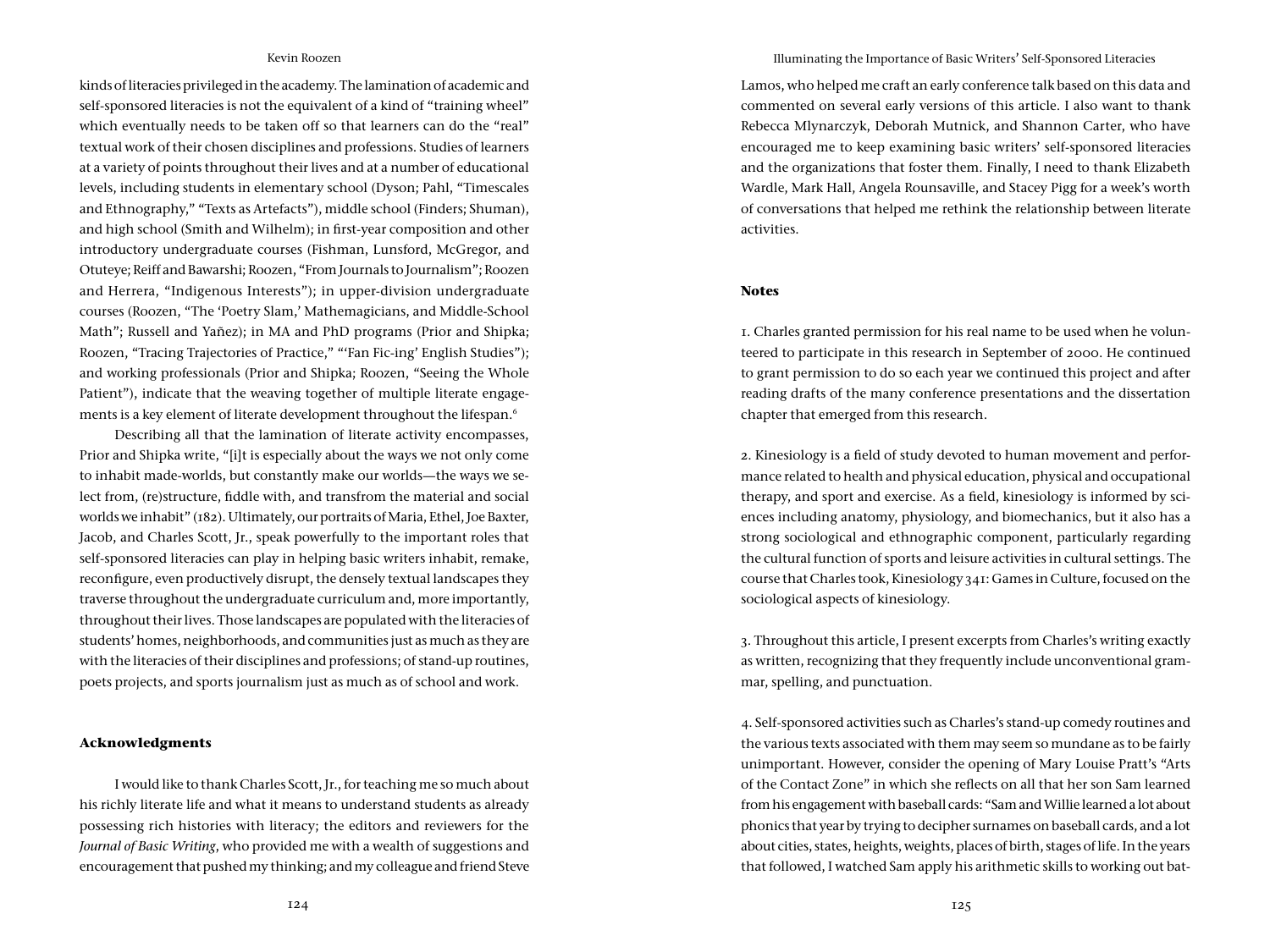ting averages and subtracting retirement years from rookie years; I watched him develop senses of patterning and order by arranging and rearranging his cards for hours on end, and aesthetic judgment by comparing different photos, different series, layouts, and color schemes. American geography and history took shape in his mind through baseball cards. Much of his social life revolved around trading them, and he learned about exchange, fairness, trust, the importance of process as opposed to results, what it means to get cheated, taken advantage of, even robbed. Baseball cards were the medium of his economic life too. Nowhere better to learn the power and arbitrariness of money, the absolute divorce between use value and exchange value, notions of long- and short-term investment, the possibility of personal values that are independent of market values" (517). My sense is that, as with Pratt's son, Charles's self-sponsored literacies provide one avenue for him to examine topics including racism, geography, economics, history, and so on.

5. I do not wish to suggest that the intertextual network informing Charles's second critique is limited to only the self-sponsored texts and activities detailed in this article. Rather, it reaches deep into many of the other literate activities Charles talked about during our interviews. Some of his early encounters with professional sports, for example, came through reading about the exploits of his favorite teams in the sports sections of newspapers like the *Chicago Tribune*, the *Chicago Sun-Times*, and the *Chicago Defender*. One early memory involved his great-aunt and -uncle reading the newspaper at the kitchen table each morning, with Charles waiting rather impatiently for them to hand him the sports page so he could check the baseball scores and read what the local sports columnists had to say about the Cubs and the White Sox. Another of his earliest sports-related memories involved reading and memorizing the statistics on the backs of the baseball cards he collected so that he could impersonate for his family and friends the baseball announcers who were calling televised baseball games. He also recalled reading the information on tickets, programs, and other memorabilia he collected from the games he attended. Later, when he had access to a computer, he read the sports pages online, a practice that he continued on a daily basis throughout high school and college.

6. In his author's note to a chapter of *An Open Language*, Mike Rose describes the importance of these kinds of laminations to the writing he did during his doctoral studies and then later still as he wrote *Lives on the Boundary*: "For some time before I began my doctoral studies in education, I had been writing poetry. Much of it, especially the early stuff, wasn't all that good, Illuminating the Importance of Basic Writers' Self-Sponsored Literacies

but it brought me such pleasure, hiding away a few afternoons each week, unplugging the phone, and getting lost in writing. […] One thing I did was to photocopy a few paragraphs on the structure of long-term memory from a cognitive psychology textbook and tape them on a large sheet of paper. Underneath them, I placed some lines of poetry I had written about events from my childhood: a discussion of memorial processes right next to a description of memories. […] It was this sort of fooling around with text and genre that would lead to the form of *Lives on the Boundary*. Over the next few months, I would shift from poetry to narrative vignette—about my own education and that of others as well—and in place of the textbook passages, there would be analysis of the kind I was writing for scholarly journals" (287-88). Rose's description suggests that the laminating of multiple discourses and literate activities Charles engages in is an essential part of literate development throughout the lifespan and not a practice employed only by entering college students to write their way into the university.

# **Works Cited**

- Adler-Kassner, Linda. "Digging a Groundwork for Writing: Underprepared Students and Community Service Courses." *College Composition and Communication* 46.4 (1995): 552-55. Print.
- Arca, Rosemary. "Systems Thinking, Symbiosis, and Service: The Road to Authority." *Writing the Community: Concepts and Models for Service-Learning in Composition*. Ed. Linda Adler-Kassner, Robert Cooks, and Ann Watters. Washington D.C.: American Association for Higher Education, 1997. 133-41. Print.
- Bakhtin, Mikhail. *Speech Genres and Other Late Essays*. Ed. Cary Emerson and Michael Holquist. Trans. Vern McGee. Austin: University of Texas P, 1986. Print.
- Bazerman, Charles. "Intertextualities: Volosinov, Literary Theory, and Literacy Studies." *Bakhtinian Perspectives on Languages, Literacy, and Learning*. Ed. Arnetha Ball and Sarah W. Freedman. Cambridge, UK: Cambridge UP, 2004. 53-65. Print.
- Beaufort, Anne. *College Writing and Beyond: A New Framework for University Writing Instruction*. Logan, UT: Utah State UP, 2007. Print.
- Bergmann, Linda, and Janet Zepernick. "Disciplinarity and Transference: Students' Perceptions of Learning to Write." *WPA Journal* 31.1/2 (2007): 124-49. Print.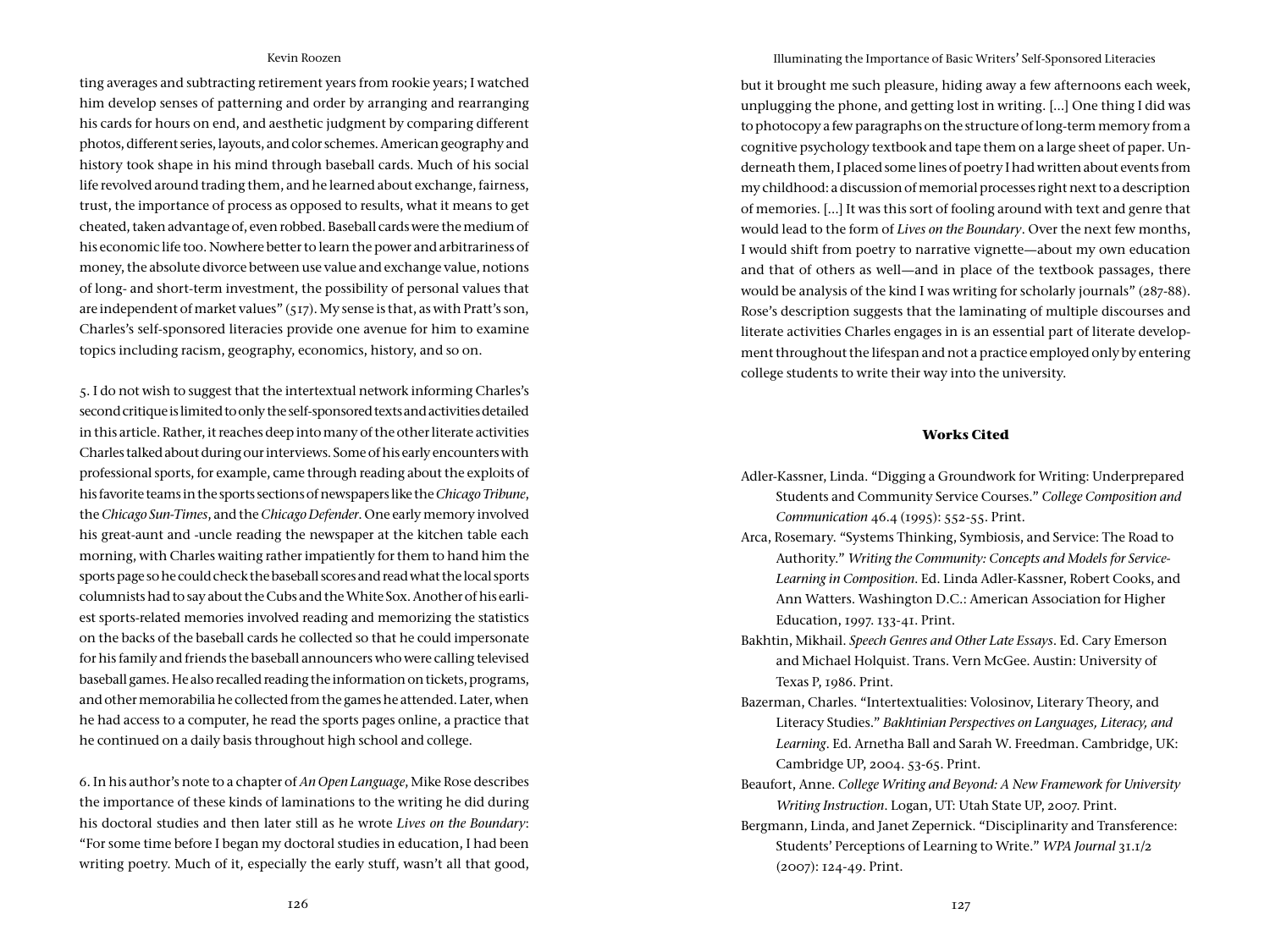- Borns, Betsy. *Comic Lives: Inside the World of American Stand-up Comedy*. New York: Simon and Schuster, 1987. Print.
- Brandt, Deborah. "Writing Over Reading: New Directions in Mass Literacy." *The Future of Literacy Studies*. Ed. Mike Baynham and Mastin Prinsloo. New York: Palgrave, 2009. 54-74. Print.
- Canagarajah, A. Suresh. "Toward a Rhetoric of Translingual Writing." Paper # 1. *Working Papers on Negotiating Language and Literacy: Practices and Pedagogies*. 2012. Web.
- Carter, Michael. "The Idea of Expertise: An Exploration of Cognitive and Social Dimensions of Writing." *College Composition and Communication* 41.3 (1990): 265-86. Print.
- Carter, Shannon. *The Way Literacy Lives: Rhetorical Dexterity and Basic Writing Instruction*. Albany, NY: SUNY Press, 2008. Print.
- Courage, Richard. "The Interaction of Public and Private Literacies." *College Composition and Communication* 44.4 (1993): 484-96. Print.
- Dyson, Ann Haas. *The Brothers and Sisters Learn to Write: Popular Literacies in Childhood and School Cultures*. Columbia, IL: Teachers College Press, 2003. Print.
- Finders, Margaret. *Just Girls: Hidden Literacies and Life in Junior High*. New York and Urbana, IL: Teachers College Press, 1997. Print.
- Fishman, Jenn, Andrea Lunsford, Beth McGregor, and Mark Otuteye. "Performing Writing, Performing Literacy." *College Composition and Communication* 57.2 (2005): 224-52. Print.
- Gabor, Catherine. "Writing Partners: Service Learning as a Route to Authority for Basic Writers." *Journal of Basic Writing* 28.1 (2009): 50-70. Print.
- Gere, Ann Ruggles. "Kitchen Tables and Rented Rooms: Composition's Extracurriculum." *College Composition and Communication* 45.1 (1994): 75-92. Print.
- Gilyard, Keith. *Voices of the Self: A Study of Language Competence*. Detroit, MI: Wayne State UP, 1991. Print.
- Heath, Shirley Brice. *Words at Work and Play: Three Decades in Family and Community Life*. New York: Cambridge UP, 2012. Print.
- Horner, Bruce. "Discoursing Basic Writing." *College Composition and Communication* 47.2 (1996): 199-222. Print.
- ---. "Relocating Basic Writing." *Journal of Basic Writing* 30.2 (2011): 50–68. Print.
- Horner, Bruce, Min-Zhan Lu, Jacqueline Jones Royster, and John Trimbur. "Language Difference in Writing: Toward a Translingual Approach."

Illuminating the Importance of Basic Writers' Self-Sponsored Literacies

*College English* 73.3 (2011): 303-21. Print.

- Hull, Glynda, and Mike Rose. " 'This Wooden Shack Place': The Logic of an Unconventional Reading." *College Composition and Communication* 41.3 (1990): 287-98. Print.
- Hull, Glynda, Mike Rose, Kay Fraser, and Maria Castellano. "Remediation as Social Construct: Perspectives from an Analysis of Classroom Discourse." *College Composition and Communication* 42.3 (1991): 299-319. Print.
- Lu, Min-Zhan. "Composition's Word Work: Deliberating How to Do Language." *Composition Studies in the New Millennium: Rereading the Past, Rewriting the Future*. Ed. Lynn Z. Bloom, Donald Daiker, and Edward M. White. Carbondale, IL: Southern Illinois UP, 2003. 193-207. Print.
- ---. "From Silence to Words: Writing as Struggle." *College English* 49.4 (1987): 437-48. Print.
- Lu, Min-Zhan, and Bruce Horner. *Representing the Other: Basic Writers and the Teaching of Basic Writing*. Urbana, IL: National Council of Teachers of English, 1999. Print.
- ---. "Translingual Literacy and Matters of Agency." Paper No. 2. *Working Papers on Negotiating Language and Literacy: Practices and Pedagogies*. 2012. Web. 3 Sept. 2012.
- McCrary, Donald. "Represent, Representin', Representation: The Efficacy of Hybrid Texts in the Writing Classroom." *Journal of Basic Writing* 24.2 (2005): 72-91. Print.
- McGinley, William, and Robert J. Tierney. "Traversing the Topical Landscape: Reading and Writing as Ways of Knowing." *Written Communication* 6.3 (1989): 243-69. Print.
- Moss, Beverly. *A Community Text Arises: A Literate Text and a Literacy Tradition in African-American Churches*. New York: Hampton Press, 2002. Print.
- Mutnick, Deborah. *Writing in an Alien World: Basic Writing and the Struggle for Equality in Higher Education*. Portsmouth, NH: Boyton/Cook, 1996. Print.
- Nowacek, Rebecca. *Agents of Integration: Understanding Transfer as Rhetorical Act*. Carbondale, IL: Southern Illinois UP, 2011. Print.
- Pahl, Kate. "Timescales and Ethnography: Understanding a Child's Meaning-making Across Three Sites, a Home, a Classroom, and a Family Literacy Class." *Ethnography and Education* 2.2 (2007): 175-90. Print.
- ---. "Texts as Artefacts Crossing Sites: Map Making at Home and School." *Reading: Literacy and Language* 35.3 (2001): 120-25. Print.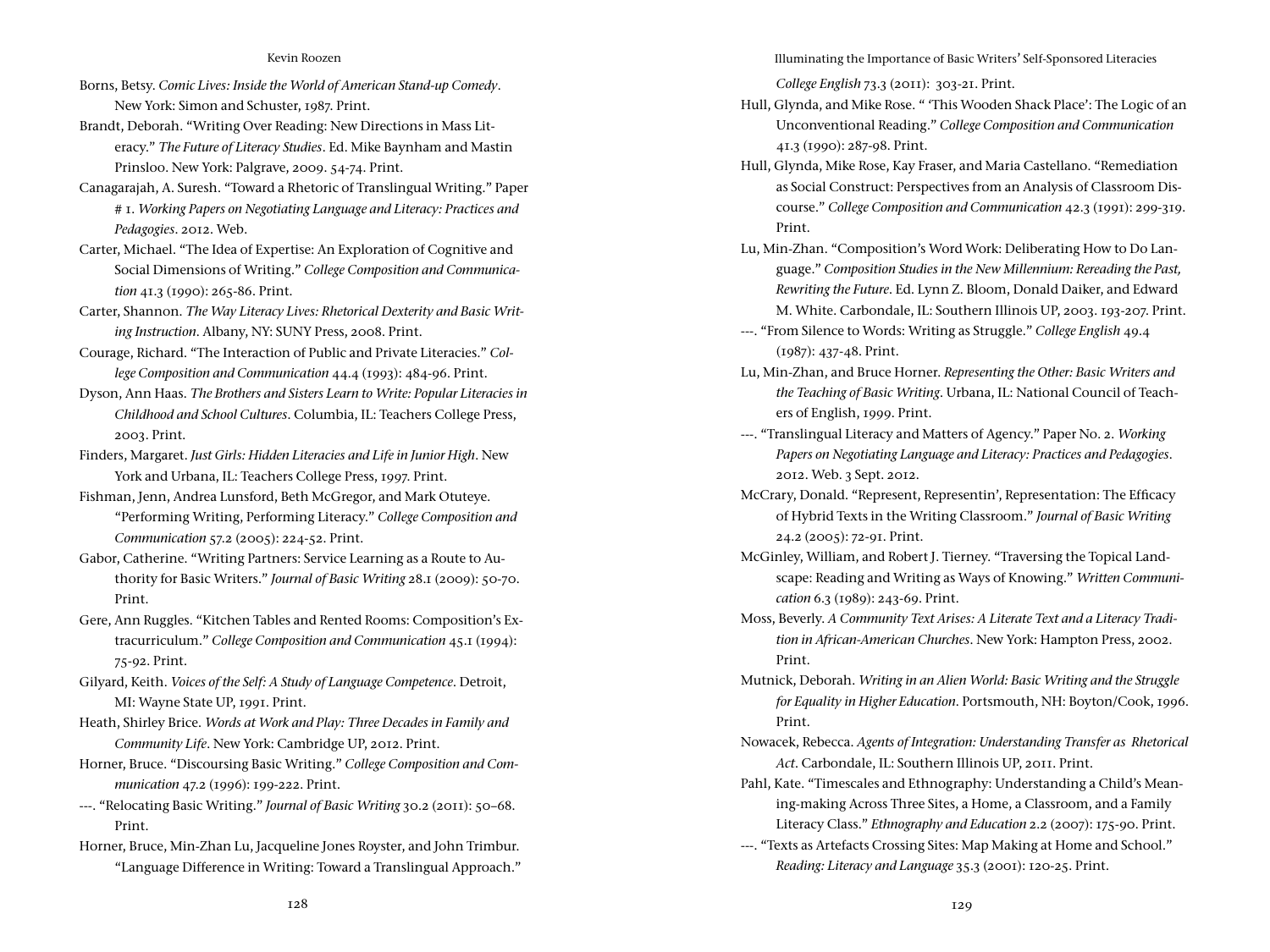- Pine, Nancy. "Service Learning in a Basic Writing Class: A Best Case Scenario." *Journal of Basic Writing* 27.2 (2008): 29-55. Print.
- Pratt, Mary Louise. "Arts of the Contact Zone." *Ways of Reading: An Anthology for Writers*. 7th ed. Ed. David Bartholomae and Anthony Petrosky. Boston: Bedford/St. Martins, 2005. 517-30. Print.
- Prior, Paul, and Jody Shipka. "Chronotopic Lamination: Tracing the Contours of Literate Activity." *Writing Selves, Writing Societies*. Ed. Charles Bazerman and David Russell. Fort Collins, CO: The WAC Clearinghouse, 2003. 180-238. Web. 15 April 2012.
- Reiff, Mary Jo, and Anis Bawarshi. "Tracing Discursive Resources: How Students Use Prior Genre Knowledge to Negotiate New Writing Contexts in First-Year Composition." *Written Communication* 28.3 (2011): 312-37. Print.
- Rinehart, Robert. *Players All: Performances in Contemporary Sport*. Bloomington, IN: Indiana UP, 1998. Print.
- Rodriguez, Richard. *Hunger of Memory: The Education of Richard Rodriguez*. New York: Bantam, 1982. Print.
- Rogers, Paul. "The Contributions of North American Longitudinal Studies of Writing in Higher Education to Our Understanding of Writing Development." *Traditions of Writing Research*. Ed. Charles Bazerman, Robert Krut, Karen Lunsford, Susan McLeod, Suzie Null, Paul Rogers, and Amanda Stansell. New York: Routledge, 2010. 365-77. Print.
- Roozen, Kevin. "'Fan Fic-ing' English Studies: A Case Study Exploring the Interplay of Vernacular Literacies and Disciplinary Engagement." *Research in the Teaching of English* 44.2 (2009): 136-69. Print.
- ---. "From Journals to Journalism: Tracing Trajectories of Literate Development." *College Composition and Communication* 60.3 (2009): 541-72. Print.
- ---. "Journalism, Poetry, Stand-Up Comedy, and Academic Literacy: Mapping the Interplay of Curricular and Extracurricular Literate Activities." *Journal of Basic Writing* 27.1 (2008): 5-34. Print.
- ---. "Seeing the Whole Patient: Acting Inventively at the Intersections of Multiple Discursive Practices and Inscriptional Tools." Paper delivered at the Conference on College Composition and Communication. Atlanta. 7 April 2011.
- ---. "The 'Poetry Slam,' Mathemagicians, and Middle-School Math: Tracing Trajectories of Actors and Artifacts." *Exploring Semiotic Remediation as Discourse Practice*. Ed. Paul Prior and Julie Hengst. New York: Palgrave, 2010. 24-51. Print.

Illuminating the Importance of Basic Writers' Self-Sponsored Literacies

- ---. "Tracing Trajectories of Practice: Repurposing in one Student's Developing Disciplinary Writing Processes." *Written Communication* 27.3 (2010): 318-54. Print.
- Roozen, Kevin, and Angelica Herrera. "'Indigenous Interests': Reconciling Literate Identities across Extracurricular and Curricular Contexts." *Inventing Identities in Second Language Writing*. Ed. Michelle Cox, Jay Jordan, Christina Ortmeier-Hooper, and Gwen Gray Schwartz. Urbana, IL: NCTE, 2010. 139-62. Print.
- Rounsaville, Angela. "Selecting Genres for Transfer: The Role of Uptake in Students' Antecedent Genre Knowledge." *Composition Forum* 26 (2012). Web. 22 Sept. 2012.
- Rose, Mike. *An Open Language: Selected Writings on Literacy, Learning, and Opportunity*. Boston: Bedford/St. Martin's, 2006. Print.
- ---. *Lives on the Boundary*. New York: Penguin Books, 1989. Print.
- Russell, David, and Arturo Yañez. "'Big Picture People Rarely Become Historians': Genre Systems and the Contradictions of General Education." *Writing Selves, Writing Societies*. Ed. Charles Bazerman and David Russell. Fort Collins, CO: The WAC Clearinghouse, 2003. 331-62. Web. 18 Aug. 2008.
- Scollon, Ron. *Mediated Discourse: The Nexus of Practice.* New York: Routledge, 2001. Print.
- Scott, Charles, Jr. "Nightmare on 35th Street." *The People's Poets Project: Lasting Impression*. Chicago, IL: PP Publication, 2000. 17. Print.
- ---. "Rebuild the Park and the Fans Will Come." *New Expression* 22 (September 1999): 11. Print.
- ---. "Remember." *The People's Poets Project: Lasting Impression*. Chicago: PP Publication, 2000. 19. Print.
- ---. "What's Wrong with Sports Today?" *New Expression* 23 (April 2000): 16. Print.
- ---. "White Sox Reach Crossroads." *The Orange and Blue Observer* 11 (November 2001): 9, 19. Print.
- ---. "Winning Teams, Losing Fans." *New Expression* 24 (May 2000): 9. Print.
- Shaughnessy, Mina P. "Diving In: An Introduction to Basic Writing." *College Composition and Communication* 27.3 (1976): 234-39. Print.
- ---. *Errors and Expectations: A Guide for the Teacher of Basic Writing*. New York: Oxford UP, 1977. Print.
- Shen, Fan. "The Classroom and the Wider Culture: Identity as a Key to Learning English Composition." *College Composition and Communication* 40.4 (1989): 459–66. Print.